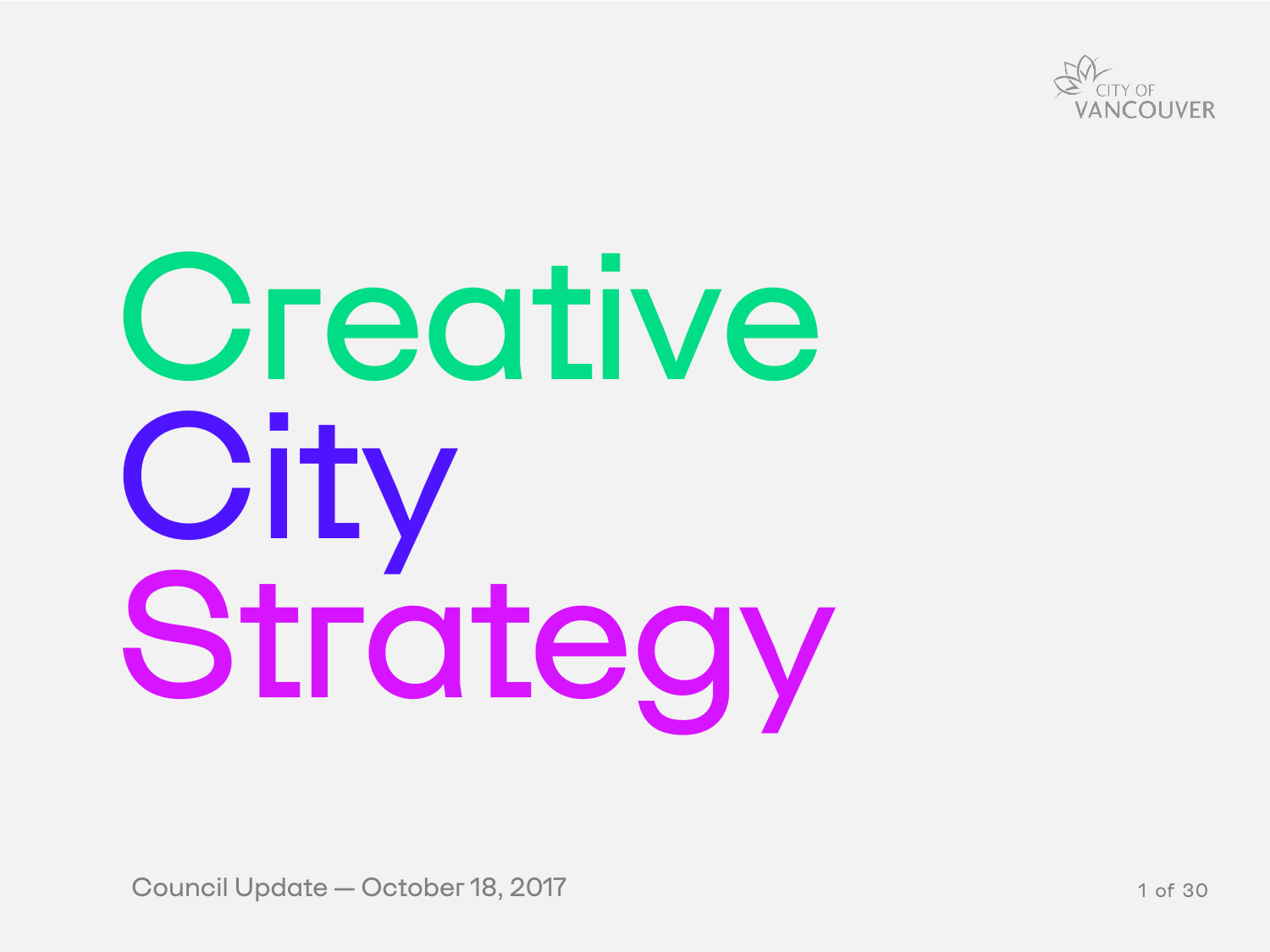**Contents** 

# 1. Background

# 2. Current Context

# 3. Approach & Timeline

Council Update — October 18, 2017 **2** of 30



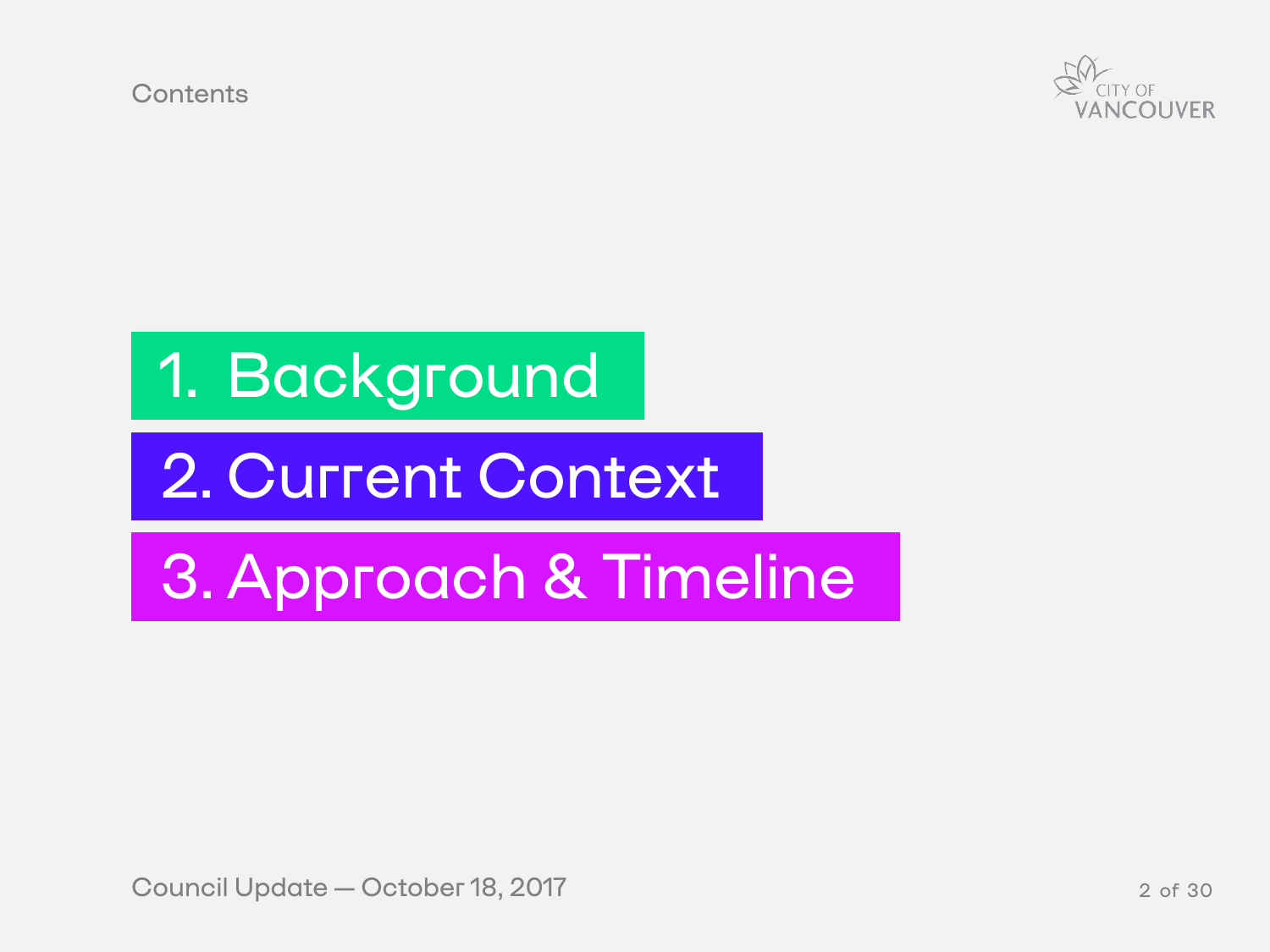# 1. Background

Council Update — October 18, 2017 **3 of 30** and 3 of 30



Creative City Strategy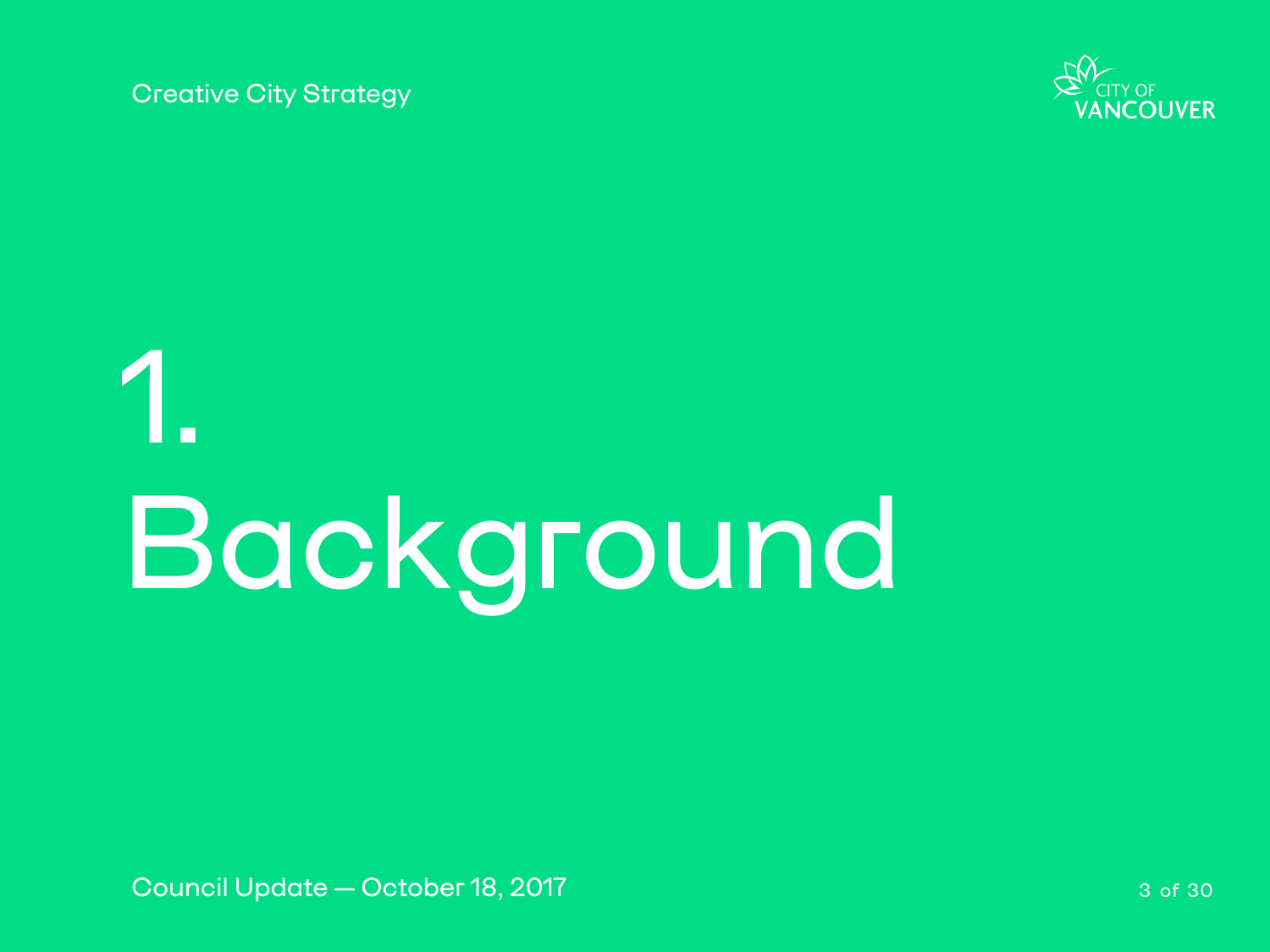- Addresses current and emerging challenges and opportunities
- Reflects the culture and history of the city
- Interfaces with other city policies and strategies

On May 17, 2017, Council directed staff to:

Develop a vision for culture and creativity in Vancouver which

Work with stakeholders, including the Arts and Culture Policy Council, to inform a new strategy which includes specific goals and targets with timelines and deliverables



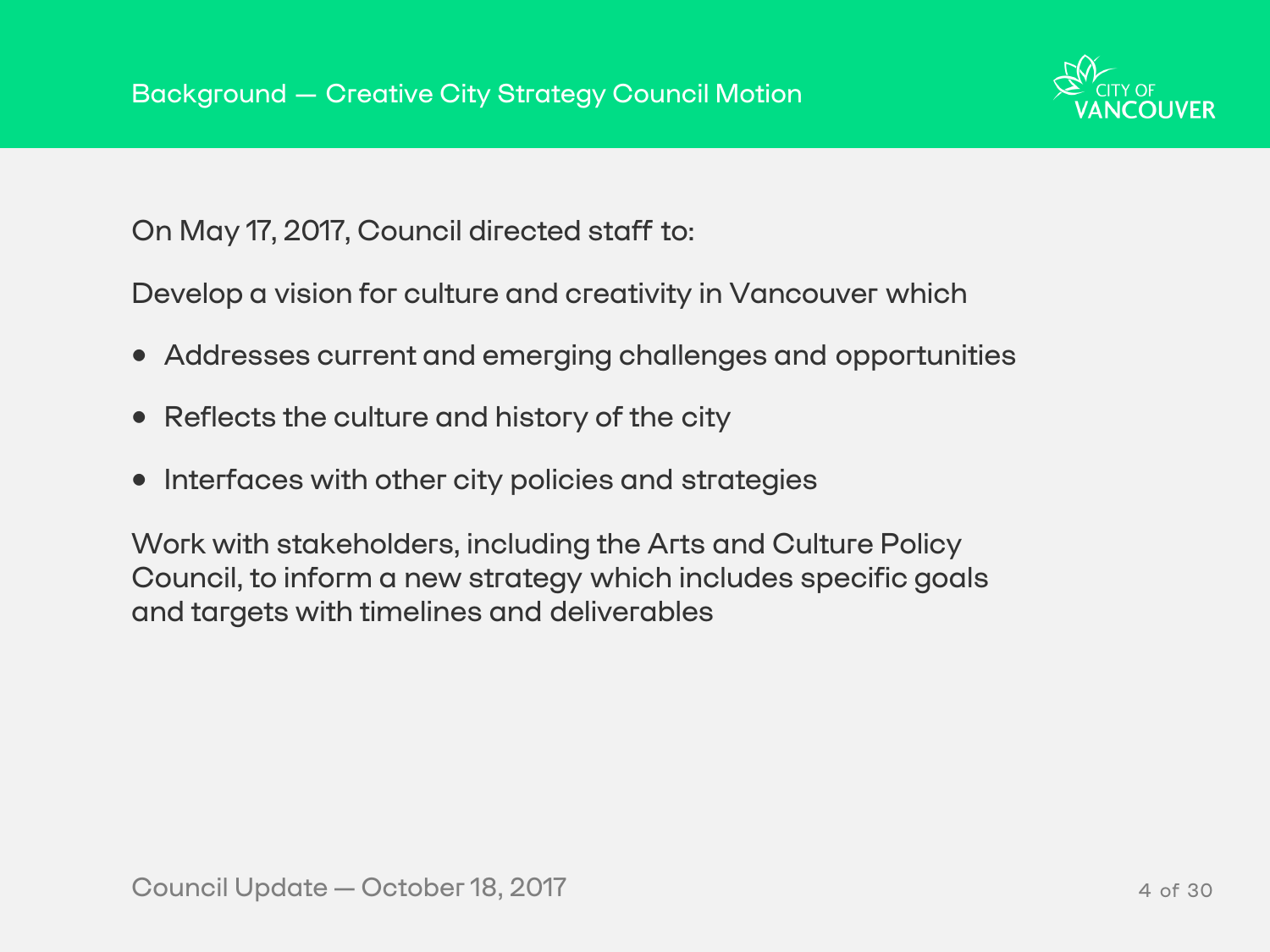- 2004 Culture Plan Task Force established
- 2007 Public Consultation on Culture Plan Begins
- 2008 Council Approves:

Culture Plan for Vancouver 2008-2018

Culture Plan 2008-2018 - Implementation Plan: Grants Review, Cultural Spaces Strategy, Public Art Review, Cultural Tourism Strategy

- 2012 Arts & Culture Policy Council established
- 2013 Council Approves Culture Plan: Strategic Directions for the Next 5 Years
- 2014 Maximizing Investment in Public Art program
- 2016 Public Art Boost

Council Update — October 18, 2017 **5 of 30** S of 30

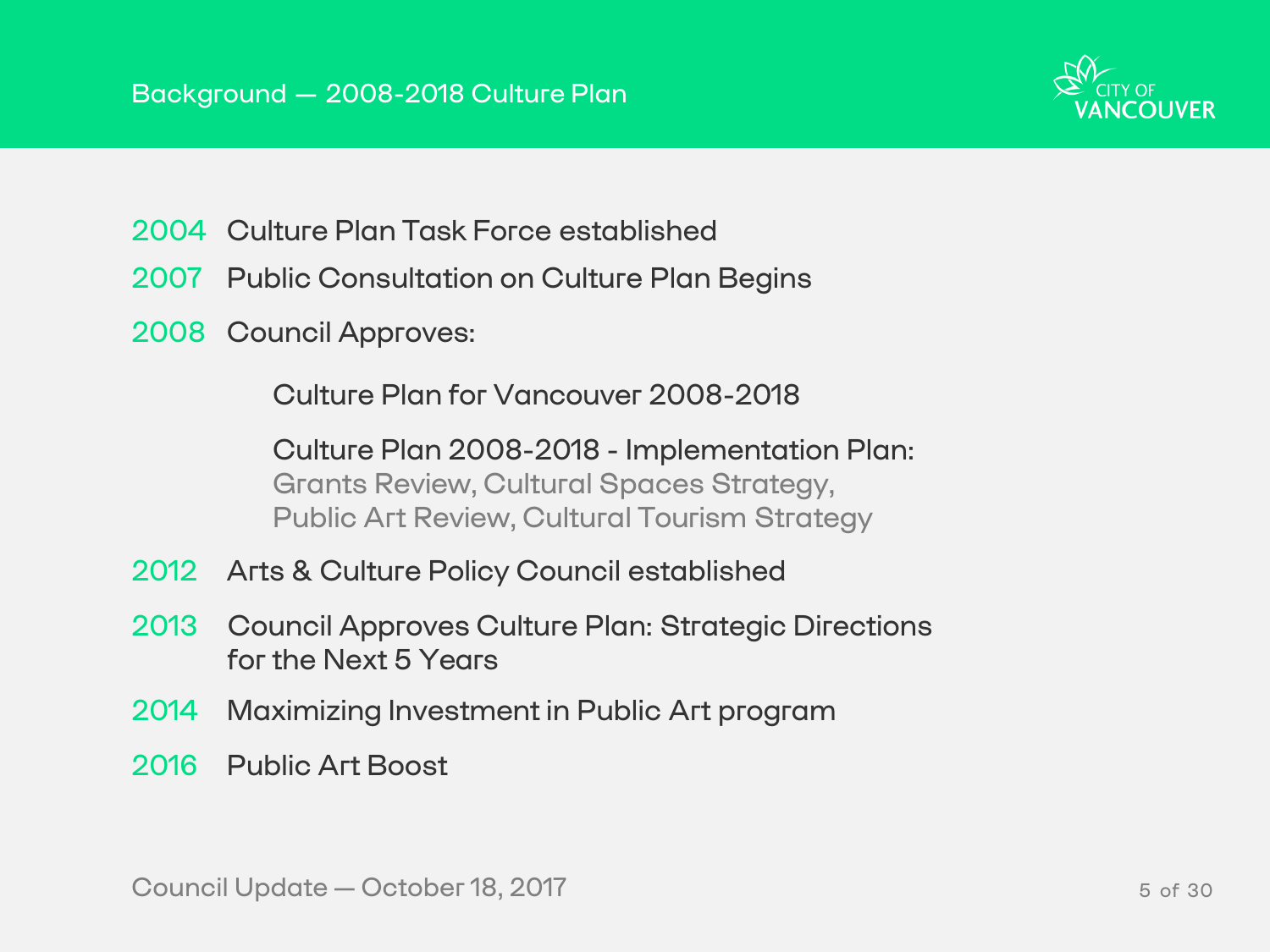Council Update—October 18, 2017 6 of 30



- Innovation
- Learning
- Connecting People, Ideas & Communities
- Neighbourhoods
- Valued & Valuable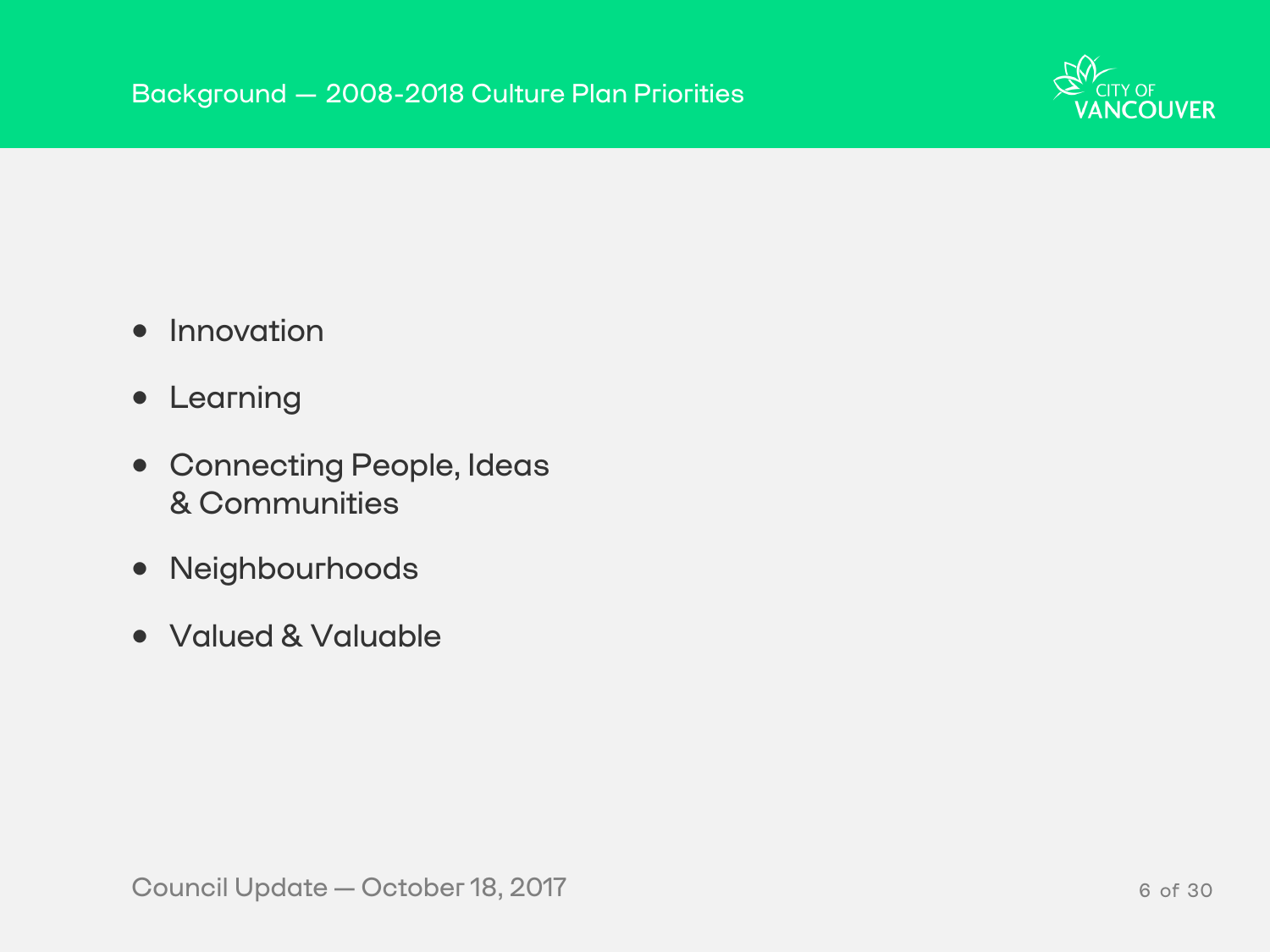### Grants

### OPERATIONAL FUNDING

Overall increase

- 2007 \$5.9M
- 2017 \$7.8M

(\$6.7M Operating level + \$1.1M Annual Assistance level)

New operational program - Annual Assistance

2015 \$457,000

2017 \$1.1M

### ORGANIZATIONAL CAPACITY

Annually 135 organizations access workshops & customized support

### SUPPORT FOR EMERGING ARTISTS

2016: 48 applications funded; 55 participating artists; 1,974 participating youth

### SERVICE ENHANCEMENTS

Streamlined Online Applications Biennial Application Process

Council Update — October 18, 2017 **7 October 18, 2017** 7 of 30



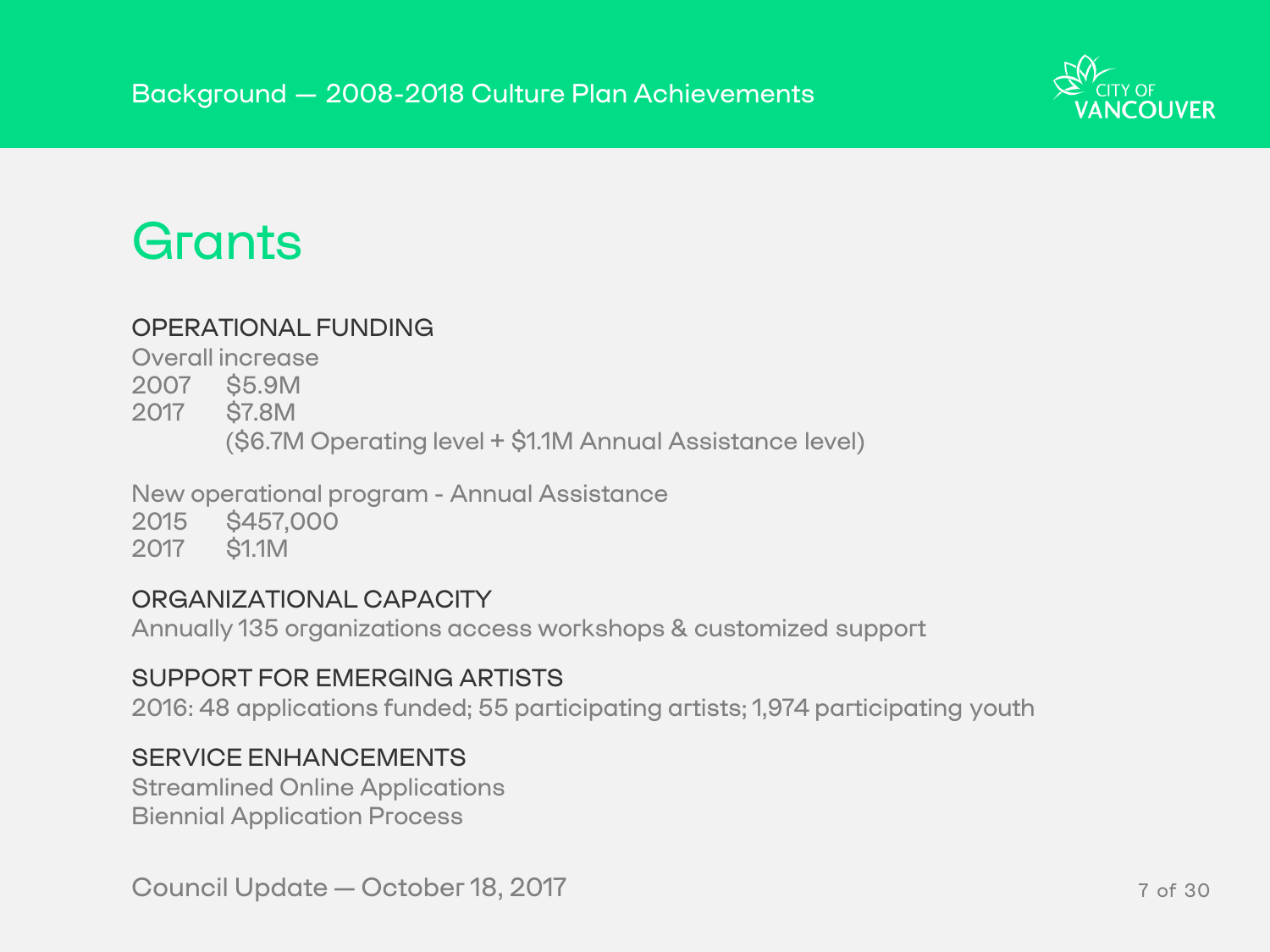### Public Art

### **COMMISSIONS**

58 permanent works from local and international artists 21 new temporary projects 100+ new murals

### INDIGENOUS VISIBILITY

6 new works by Indigenous artists for Canada 150+

**COLLECTION** 

Public Art Registry

### ARTISTS FIRST

Artist Initiated open calls 2009-2010 24 new works 2011-2012 13 new works 2017 in progress

Council Update — October 18, 2017 8 and 19 and 19 and 19 and 19 and 19 and 19 and 19 and 19 and 19 and 19 and 1



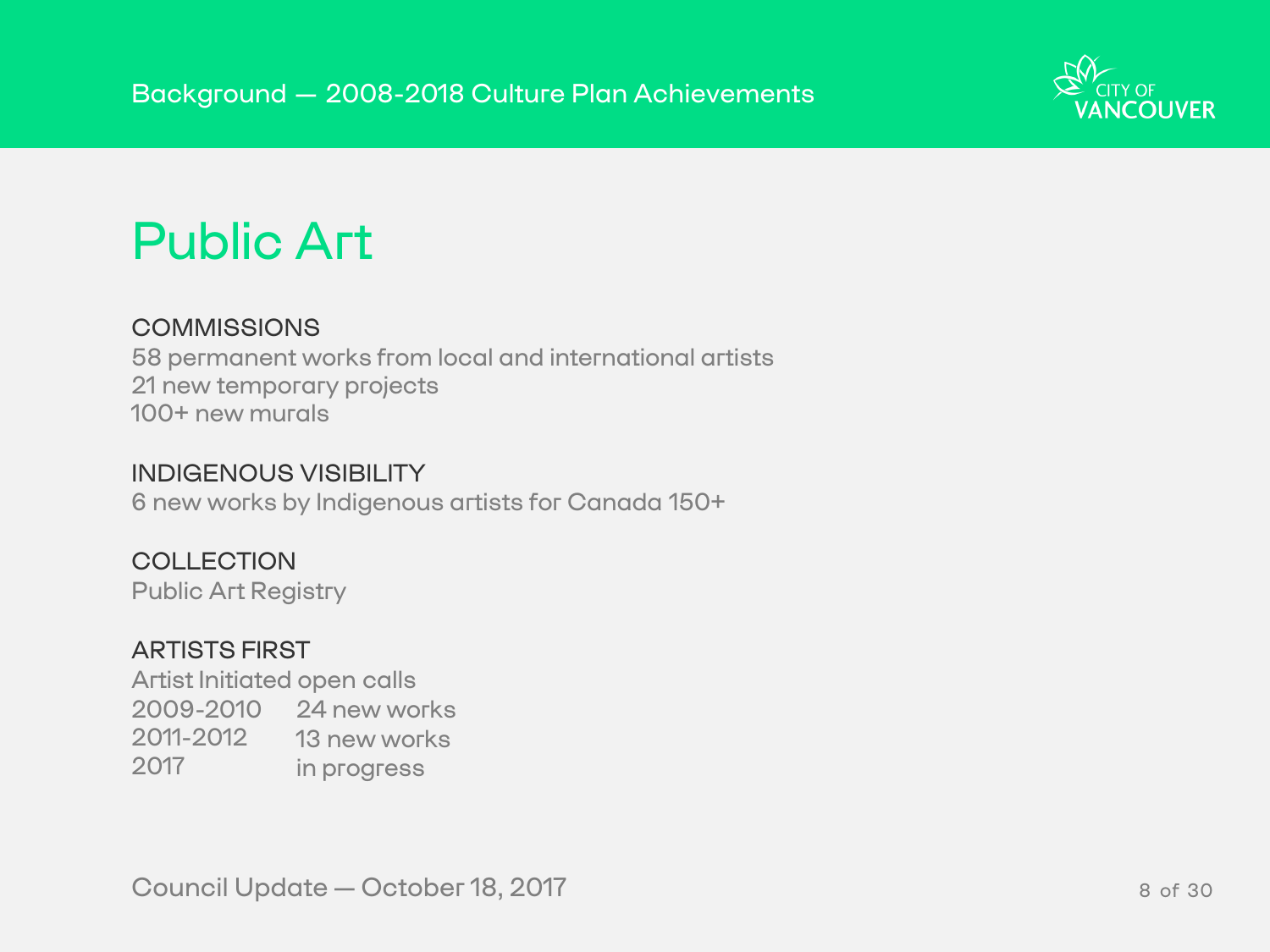### Spaces

### PARTNER ON NEW SPACES

12 new spaces 156,678 sq ft 30 Non Profit Organizations

**STRENGTHEN** INFRASTRUCTURE & CAPACITY \$8.3M in Cultural Infrastructure **Grants** 226 projects 126 Non Profit Organizations

Woodwards, BMO Theatre, The Post (CBC), Arts Factory, The Annex , VSO Music School, York Theatre

Western Front, grunt gallery, St. James Community Square, Joy Kogawa House

### PROTECT EXISTING SPACES

### REDUCE RED TAPE

Regulatory assistance Developed Arts Event License

Reviewed regulations impacting live performance venues & artists studios

### COMMUNITY & AREA PLANNING

Working with community to integrate arts & culture into planning False Creek Flats, North East False Creek, Cambie Corridor

Council Update — October 18, 2017 **9 of 30** 

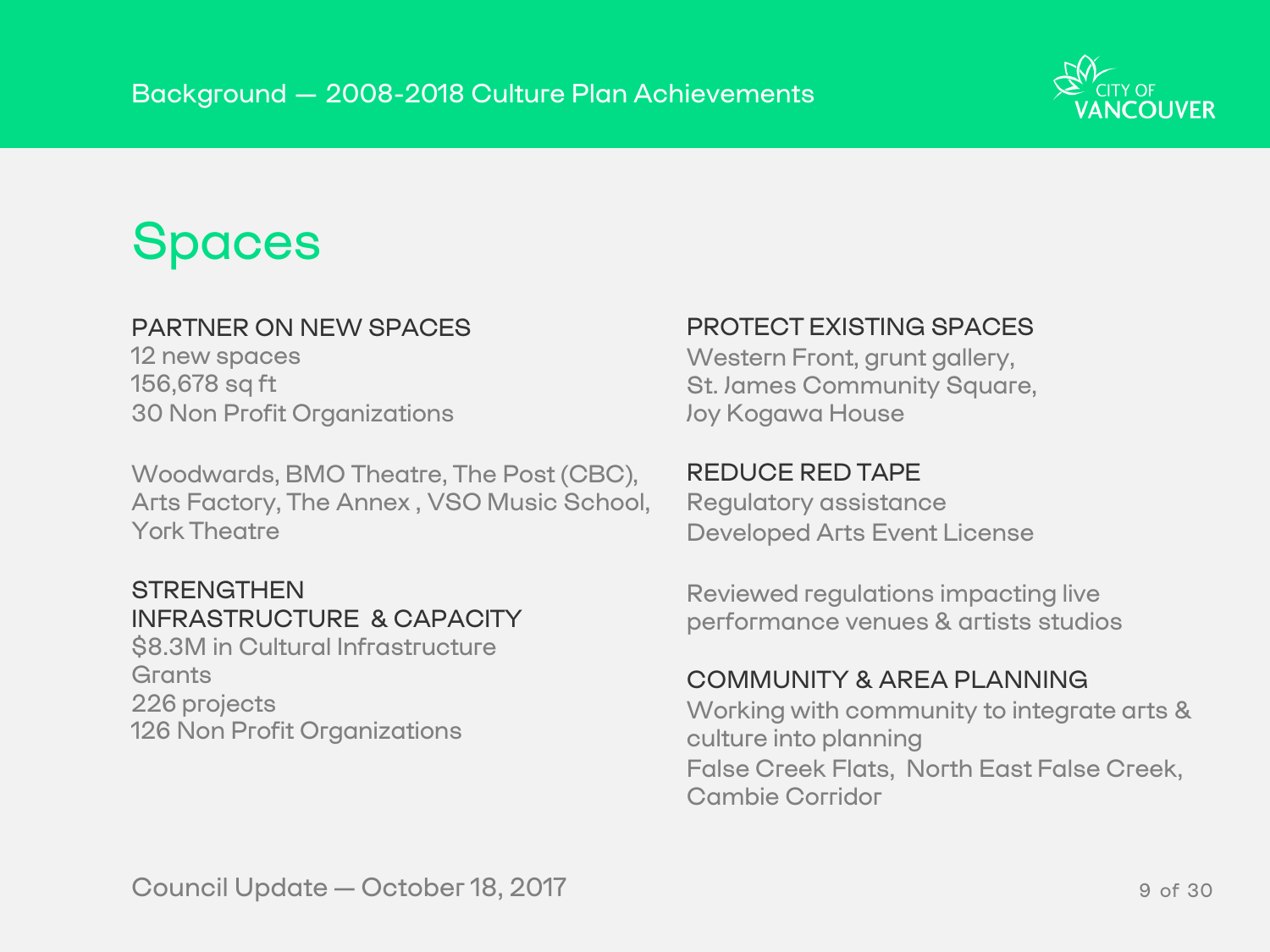- 2010 Olympic and Paralympic Public Art Program
- 2011 Celebrate Vancouver 125
- 2016 Artist in Residence pilot in Sustainability
- 2017 Canada 150+

Council Update — October 18, 2017 10 and 10 and 10 of 30





# Major Project Highlights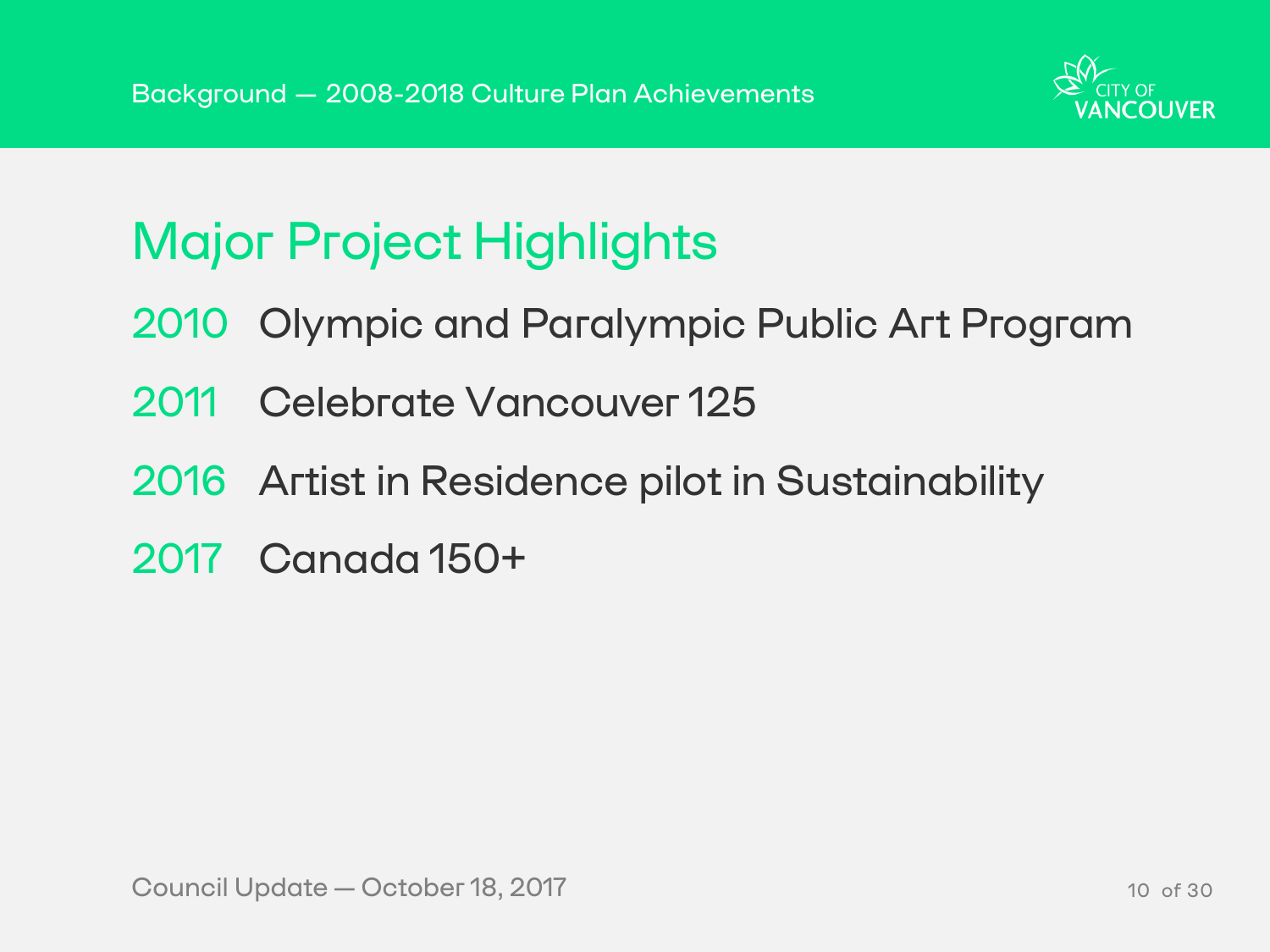### Background — 2008-2018 Culture Plan

# Snapshot 2016

# \$12.1m

CULTURAL GRANTS TO NON-PROFIT ORGS

# \$11.90

ADDITIONAL FUNDS RAISED FOR EVERY DOLLAR INVESTED THRU OPERATING GRANTS

# 17,000

ARTISTS PARTICIPATING IN GRANT-SUPPORTED WORKS



INVESTMENT IN DEVELOPING NEW CULTURAL SPACE

\$750k

INVESTMENT IN NEW CITY-OWNED PUBLIC ART

### 82%

PERCENTAGE OF GRANT FUNDS AWARDED COMPARED TO FUNDS REQUESTED

## 6.3m

AT TENDANCE AT GRANT-SUPPORTED EVENTS

Council Update — October 18, 2017 11 of 30



### 463

NUMBER OF CULTURAL GRANTS AWARDED

# 830,633 ft2

TOTAL SPACE PROVIDED BY CULTURAL SERVICES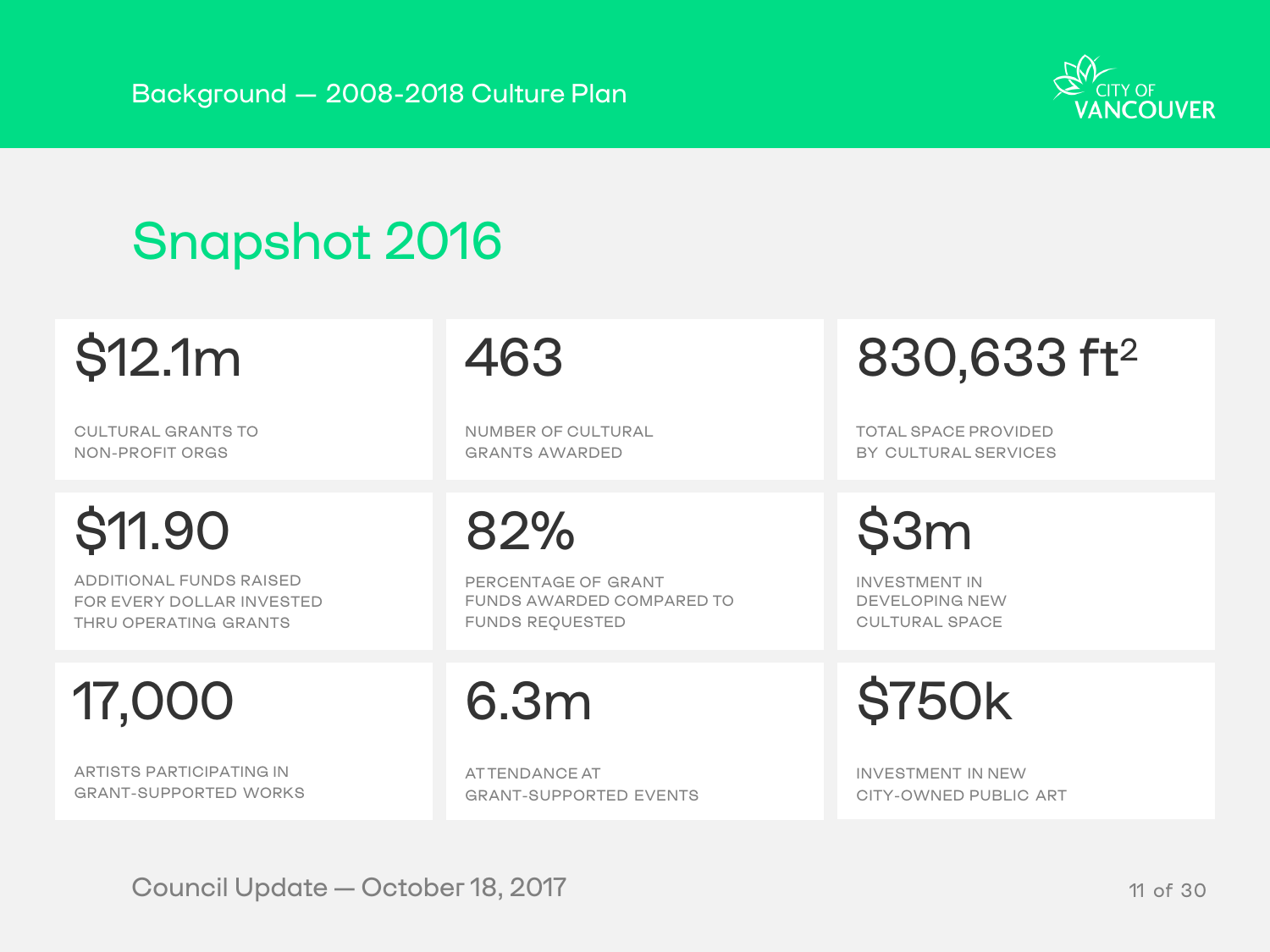# 2. Current Context

Council Update — October 18, 2017 12 12 12 06 30



Creative City Strategy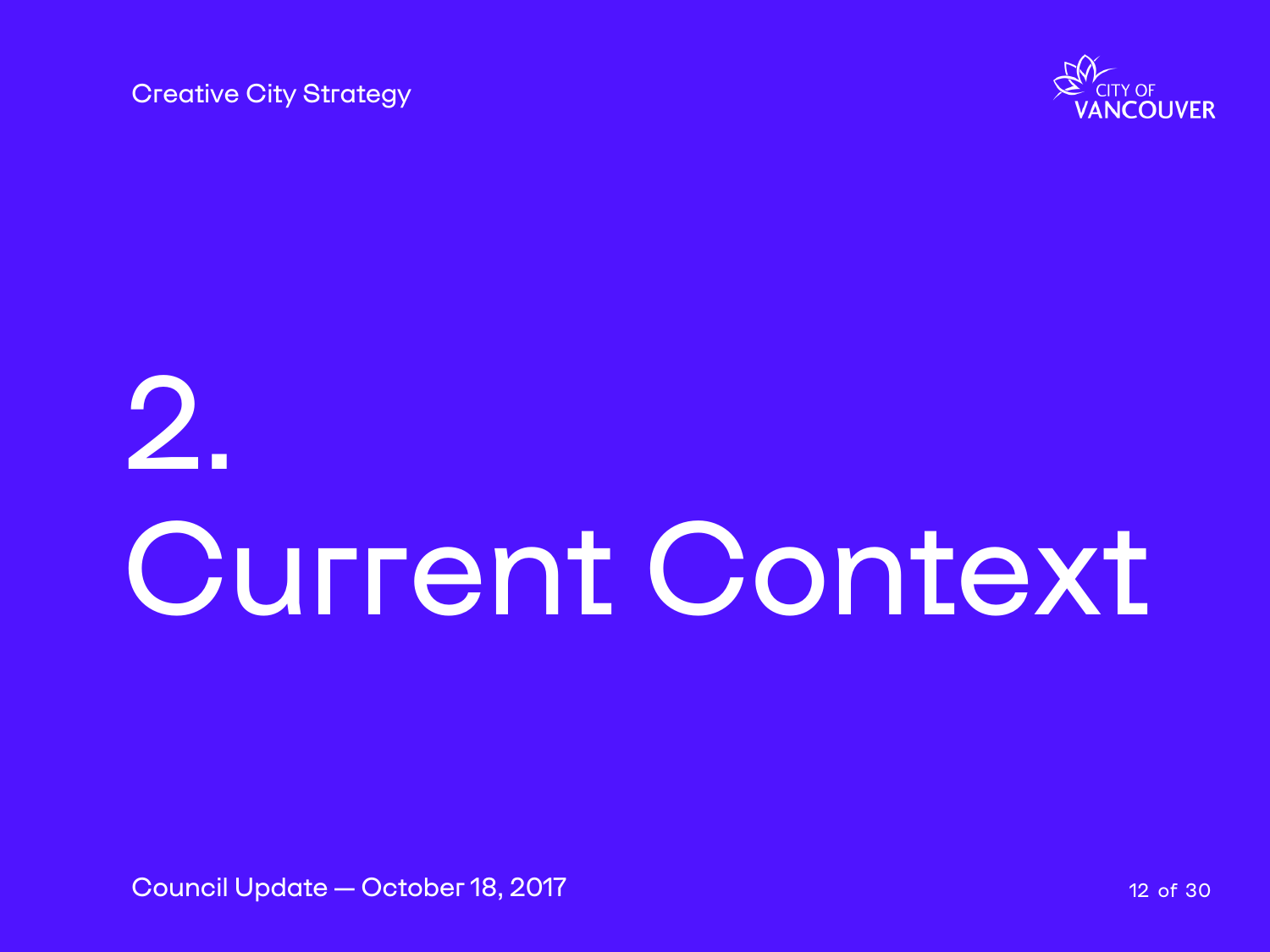### Current Context

### City of **Reconciliation**

- 150 languages
	-
	- are immigrants
- 'most Asian city outside Asia'

 $\blacksquare$ **Consistently** ranked one of the top 5 most liveable cities in the world THE ECONOMIST 4 **Diverse** population spoken • 44% of residents STATS CAN, VANCOUVER SUN 2 **Globally** recognized as a Greenest City leader C40, UN 3 Fastest growing economy in **Canada** CONFERENCE BOARD OF CANADA, RBC

Council Update — October 18, 2017 13 of 30



# 5

PROCLAMATION IN 2013, ADOPTED BY COUNCIL IN 2014

### Vancouver Today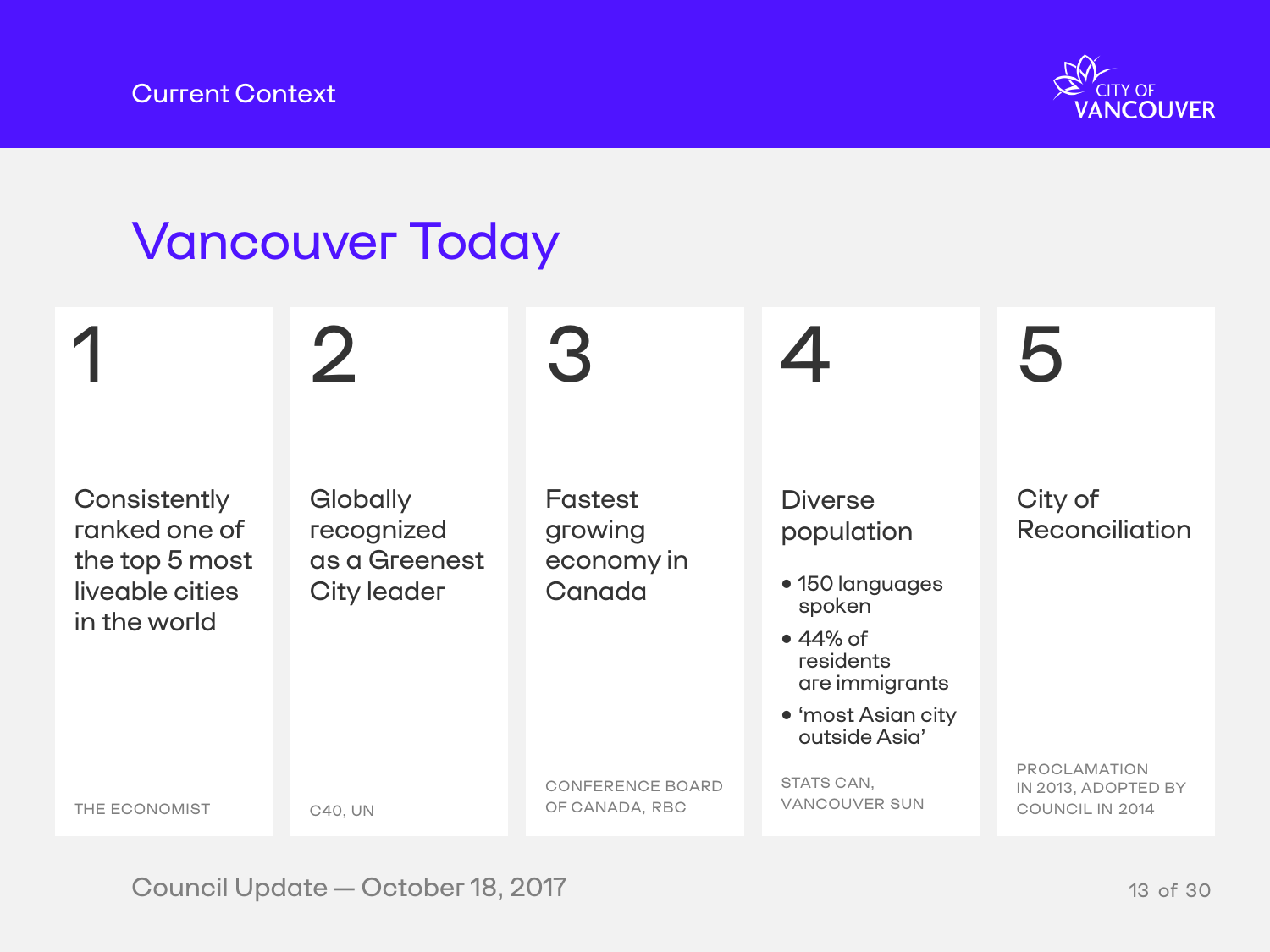- 4th Industrial Revolution: The Digital Age Shifting modes of production, consumption & participation
- Affordability & increasing inequality Displacement & Migration Housing & Public Health Crises Neighbourhood Inequities
- Climate Change Adaptation & Resilience
- Reconciliation Requires paradigm-shifting narratives & practice

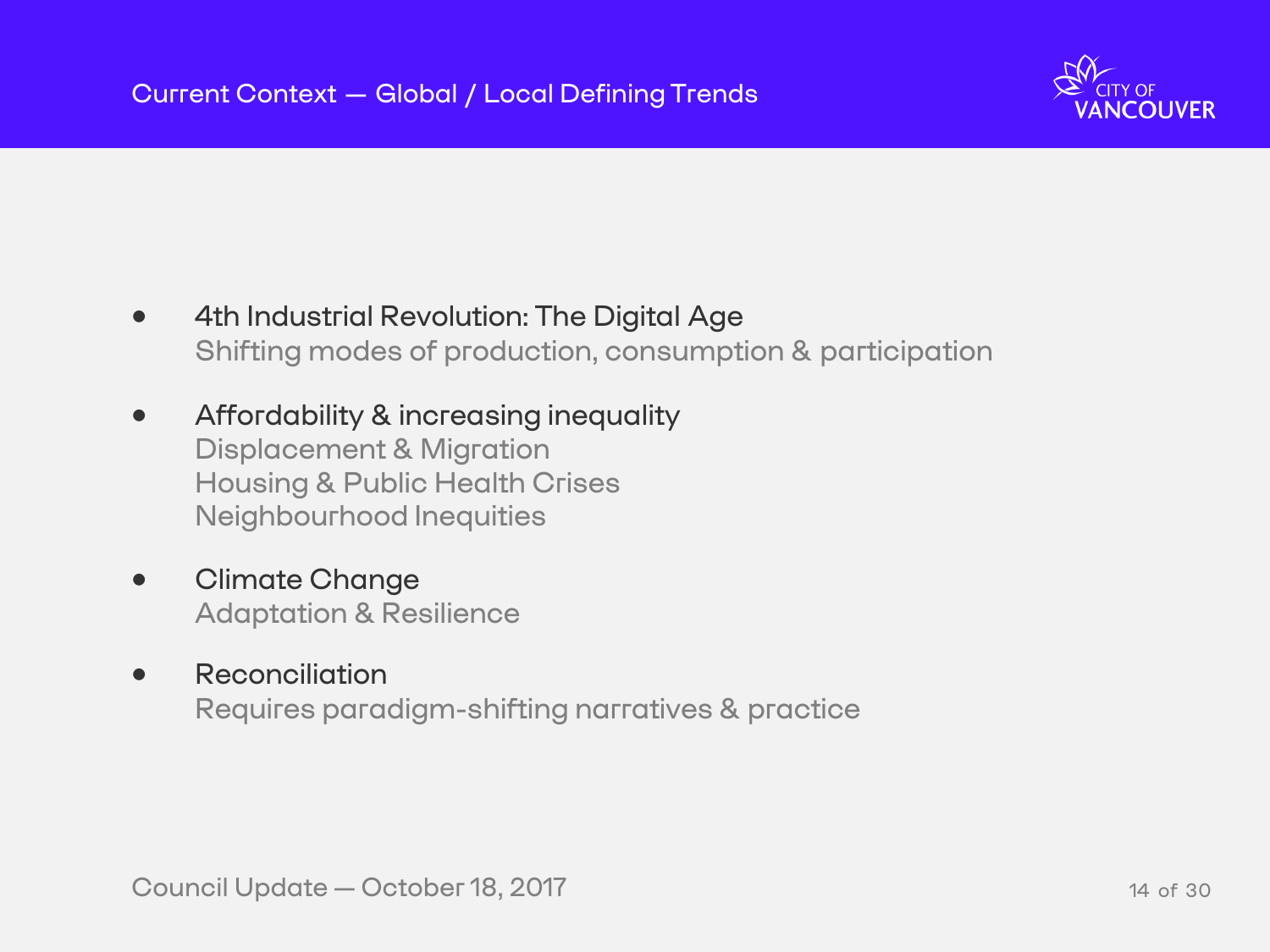### CREATIVE CANADA

Led by Canadian Heritage, the vision for Canada's cultural and creative industries in a digital world Invest in creators, cultural entrepreneurs & their stories Promote discovery & distribution Strengthen public broadcasting & support local news

### CREATIVE HUBS

Canadian Heritage to invest \$300M

### CANADA COUNCIL FOR THE ARTS

Budget doubling over 5 years Equity: addressing unequal access to resources Digital Manifesto & Digital Strategy Fund Digital Literacy Public Access to the Arts & Civic Engagement Transformation of Organizational Models

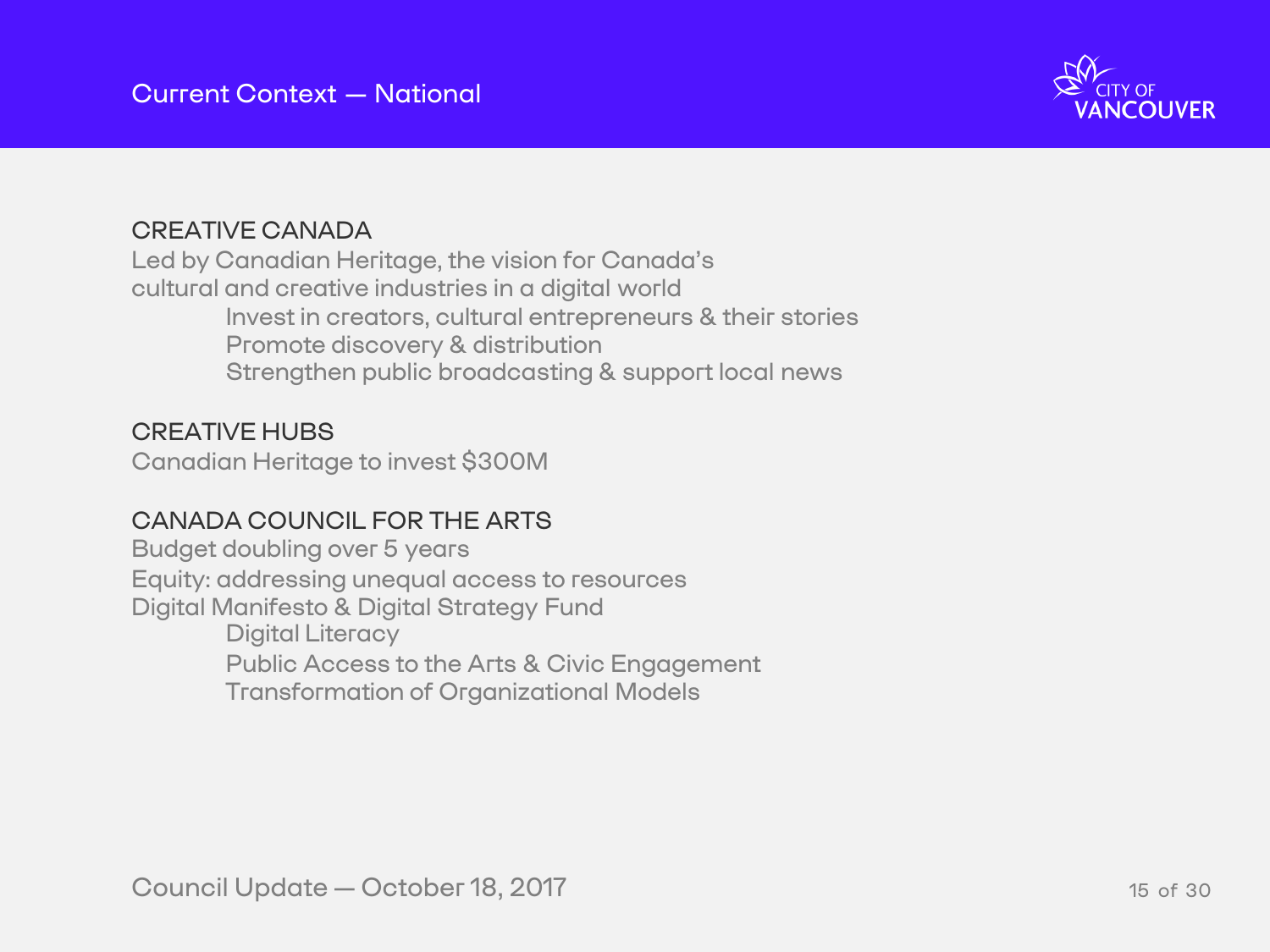- BC Arts Council budget to be doubled over 4 years
- Creative BC budget to be increased over 4 years
- Establish an arts infrastructure fund

### Creative Industries (data from CreativeBC)

- \$3B+ in revenues from film, TV & digital media
- 65,000 fulltime workers employed in creative industries
- 1,800 companies in the creative sector
- World's largest visual effects cluster with 60+ studios
- Video game cluster: 120+ studios; 5,500 professionals

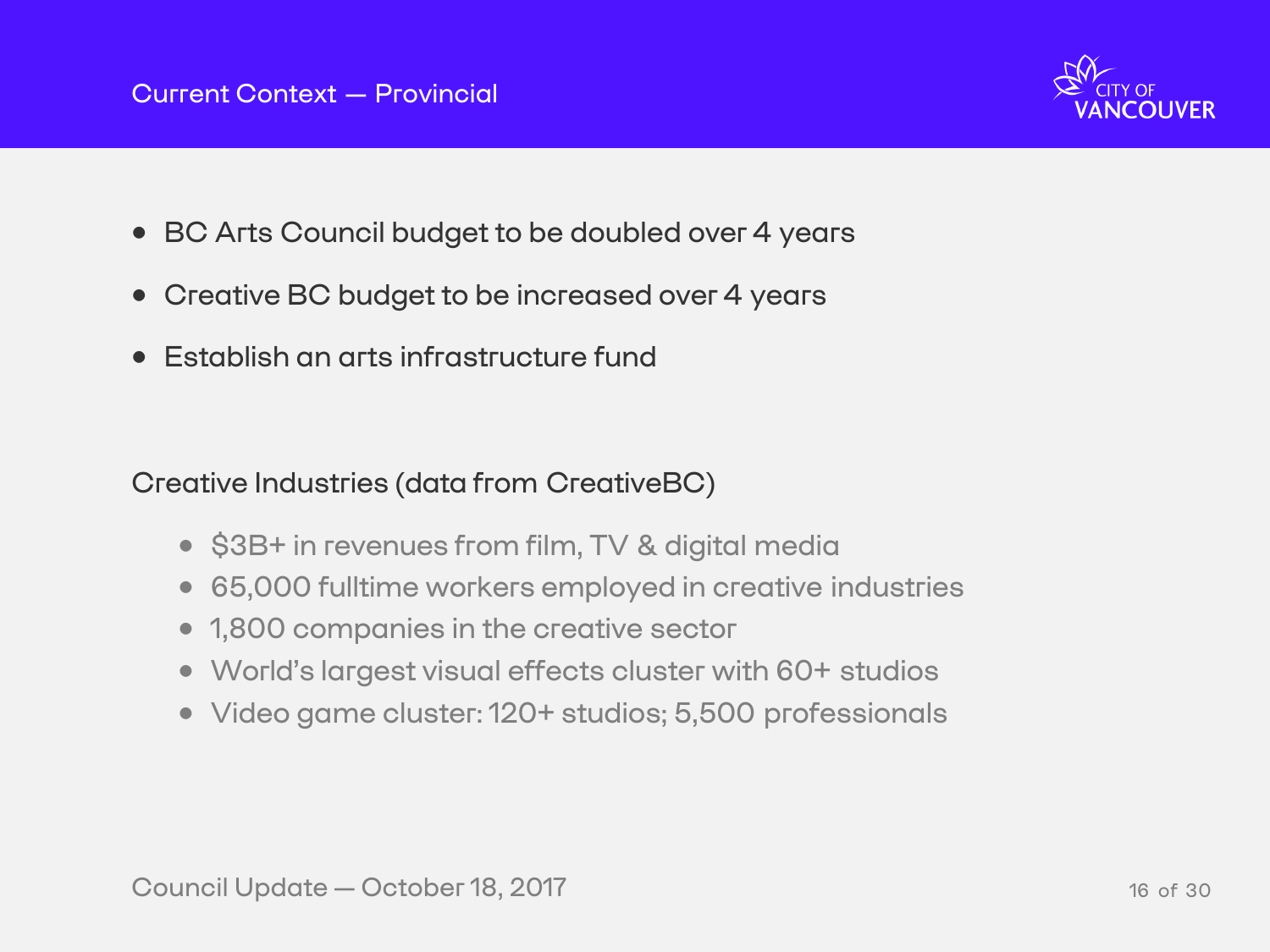Current Context

## City of Vancouver

# 7,925 Artists

2.3% OF THE LABOUR FORCE

LABOUR FORCE WITH TOTAL INCOME UNDER \$40K

Council Update — October 18, 2017 17 of 29





ARTISTS WITH TOTAL INCOME UNDER \$40K

# 33,020 Cultural Workers

### 9.7% OF THE LABOUR FORCE

51%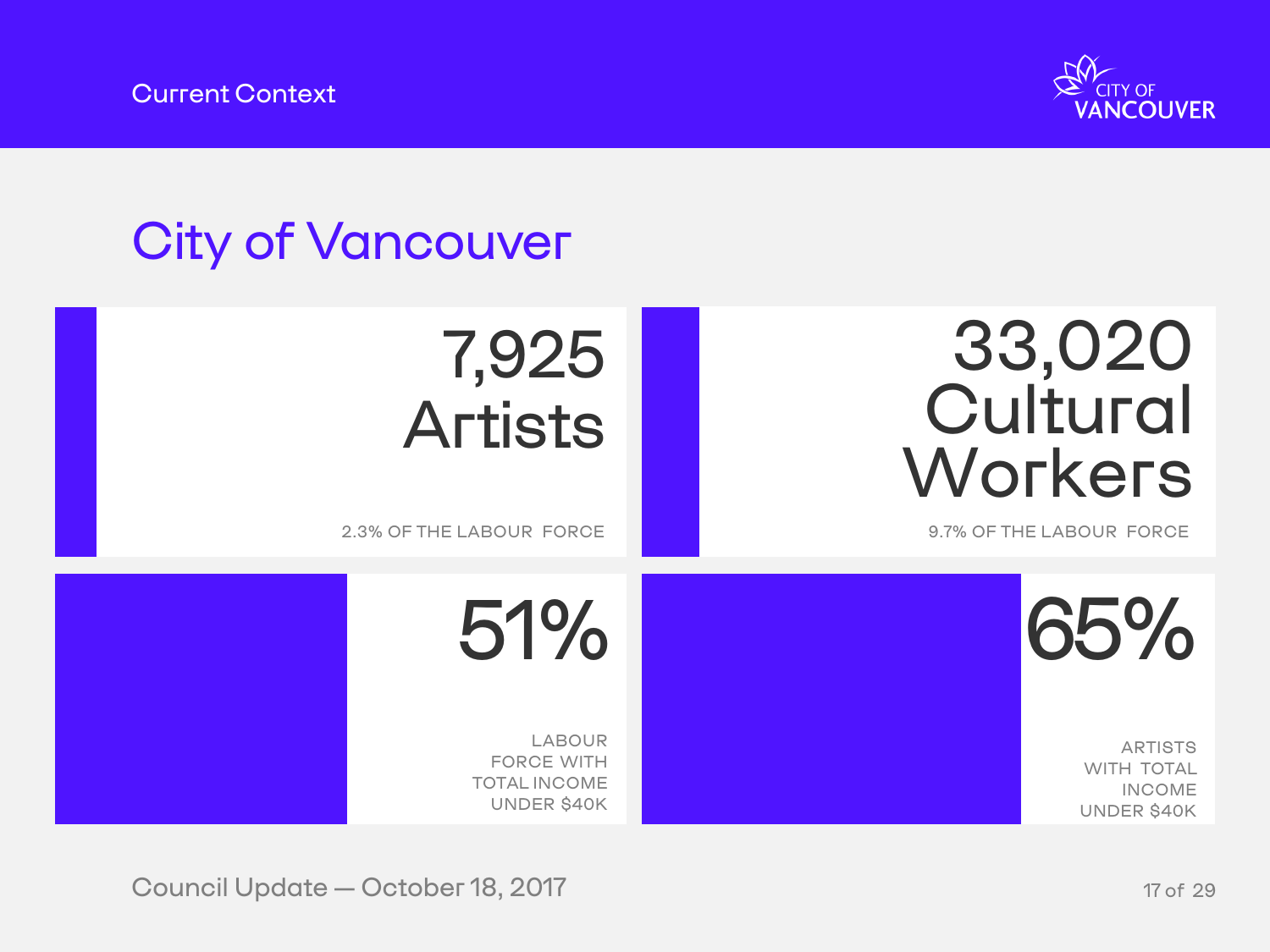# 3. Approach & Timeline

Council Update — October 18, 2017 18 and 2017 18 of 30



Creative City Strategy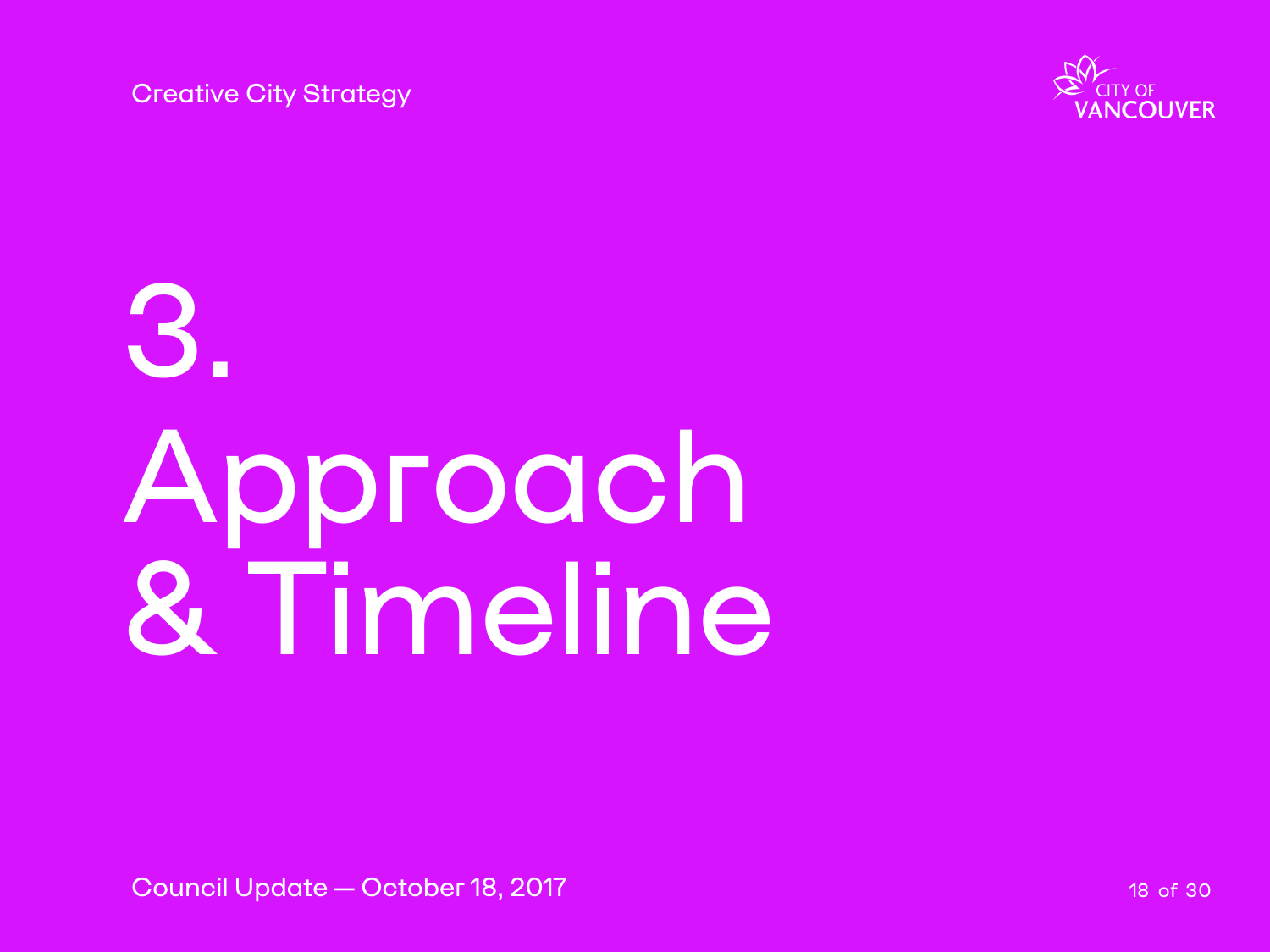Council Update—October 18, 2017 19 of 30



# Reconciliation Equity, Diversity & Inclusion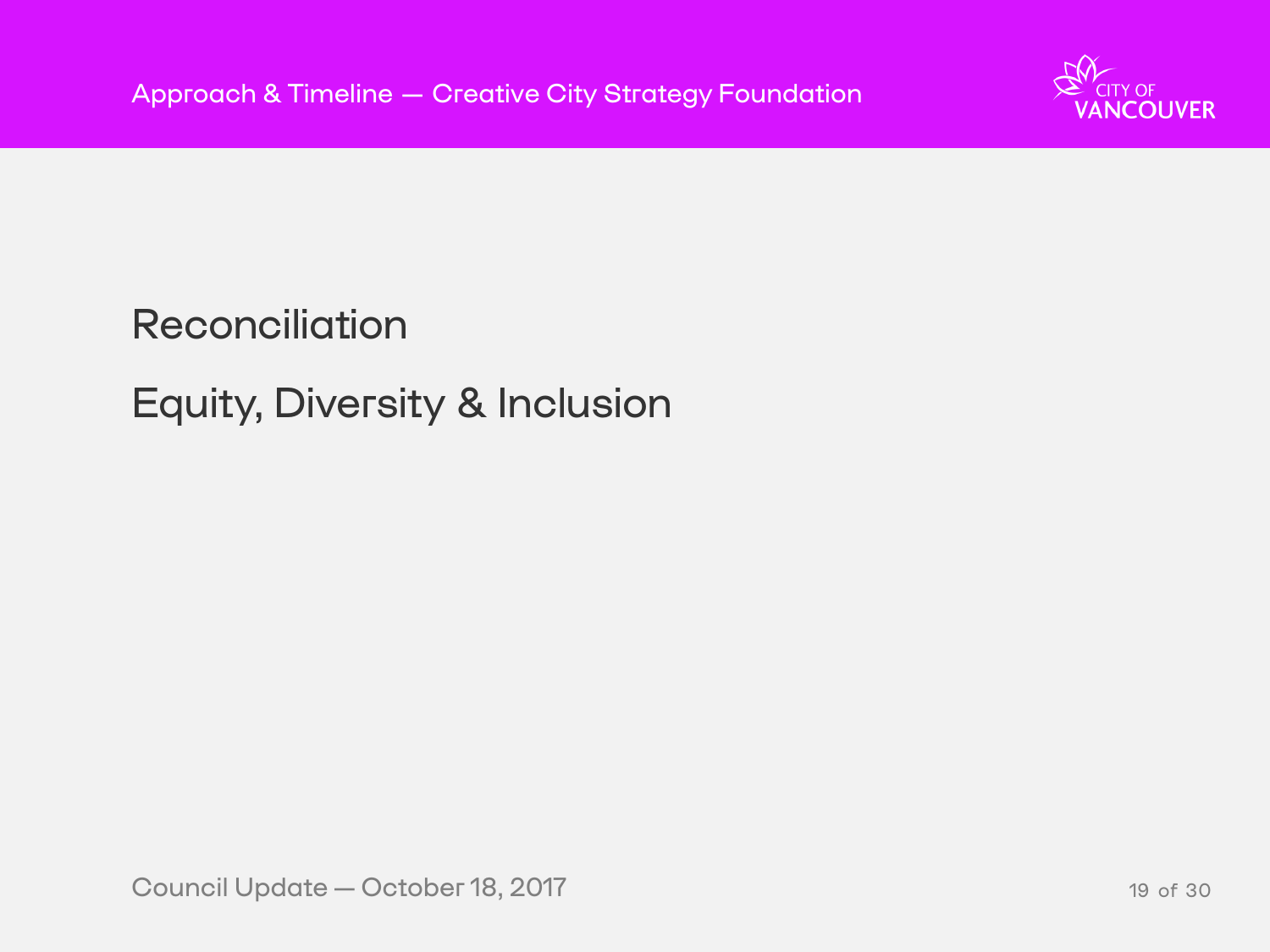Vision, Values, Context Strategic Priorities & Goals Targets, Key Performance Indicators, Metrics Implementation Plan

Council Update — October 18, 2017 20 12 20 130

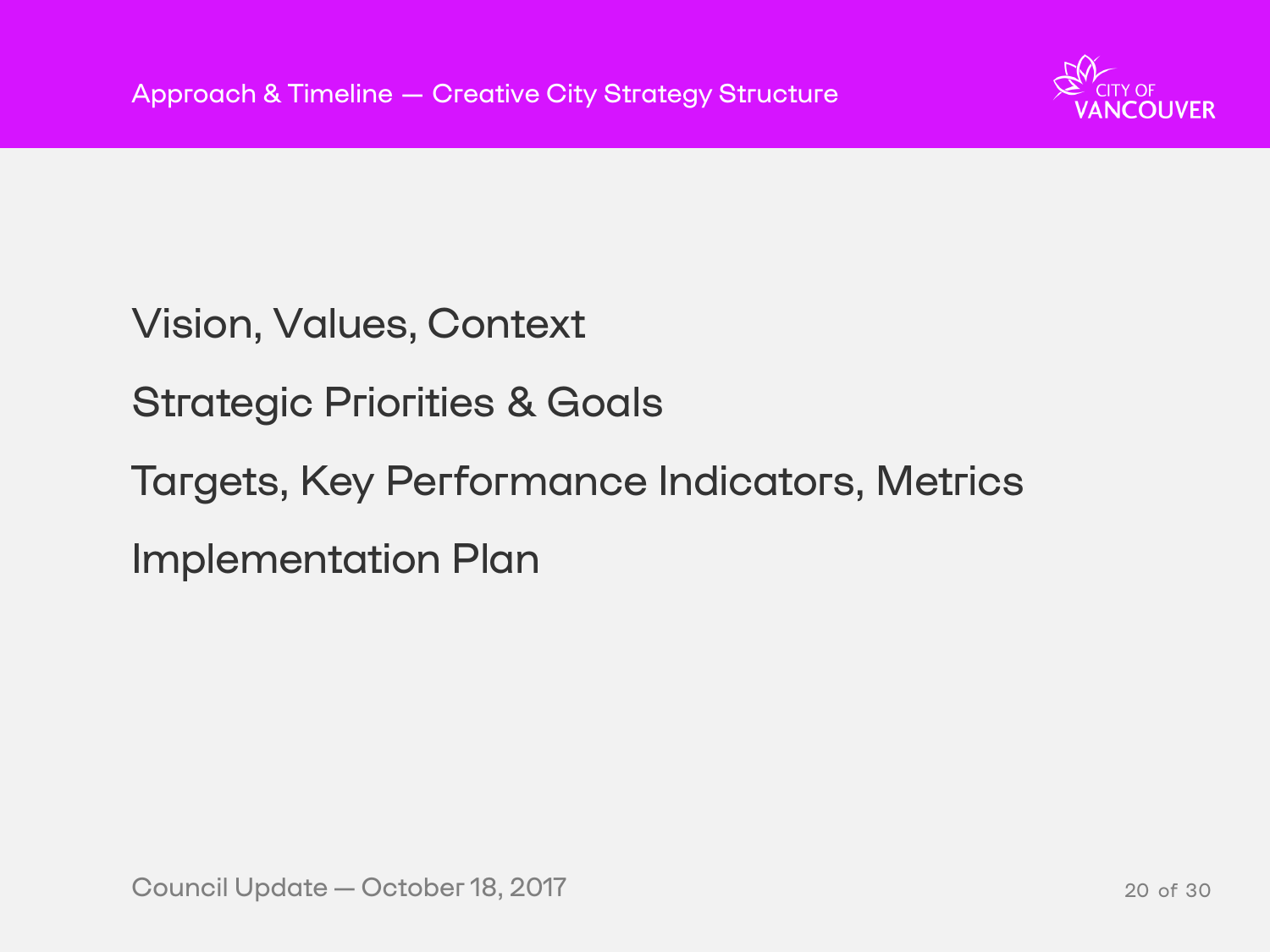# Steering Committee Internal Advisory Comittee External Advisory Committee

Council Update — October 18, 2017 21 of 30

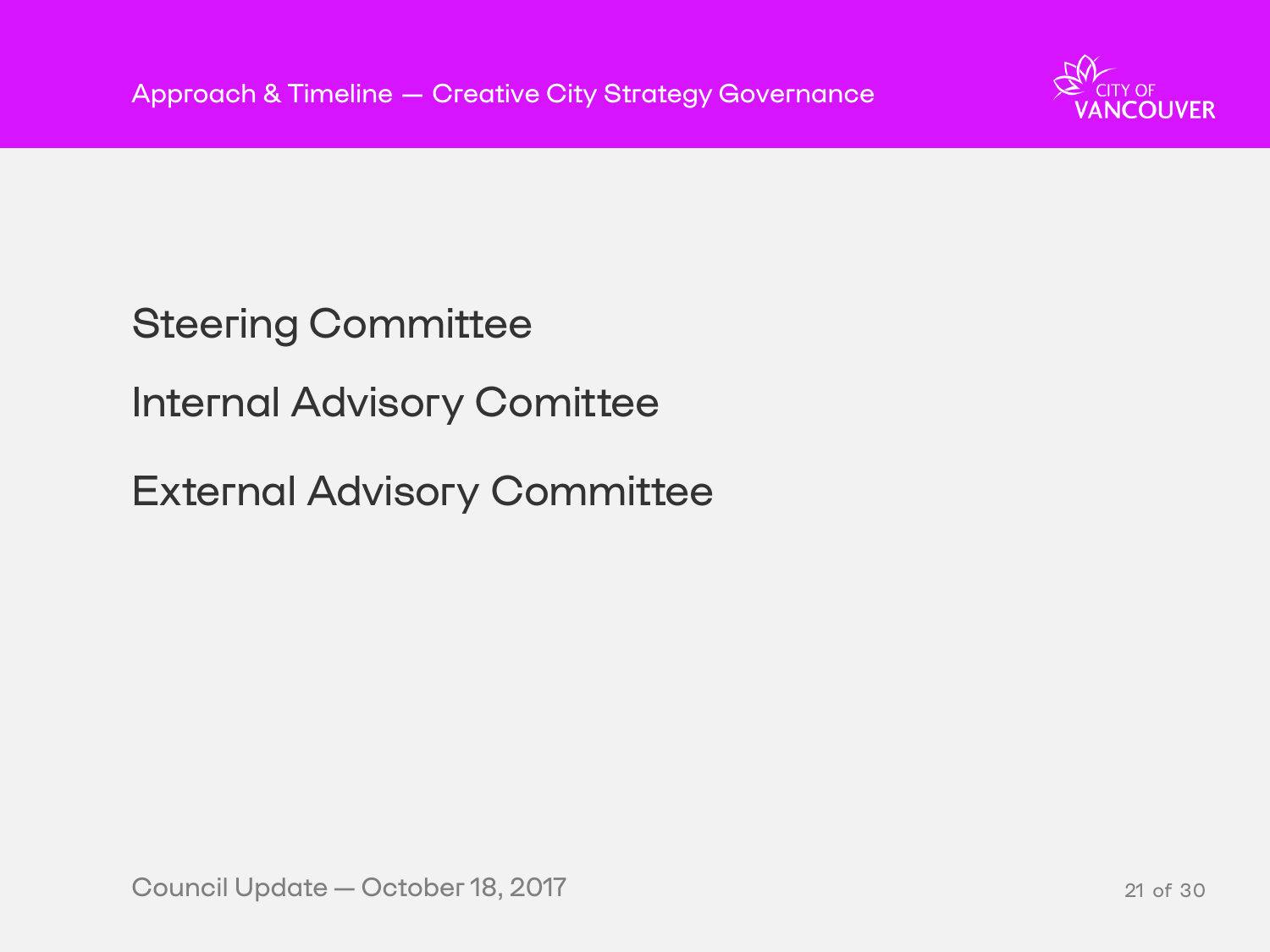# Musqueam, Squamish, Tsleil-Waututh (MST) Intergovernmental Framework

Council Update — October 18, 2017 22 of 30



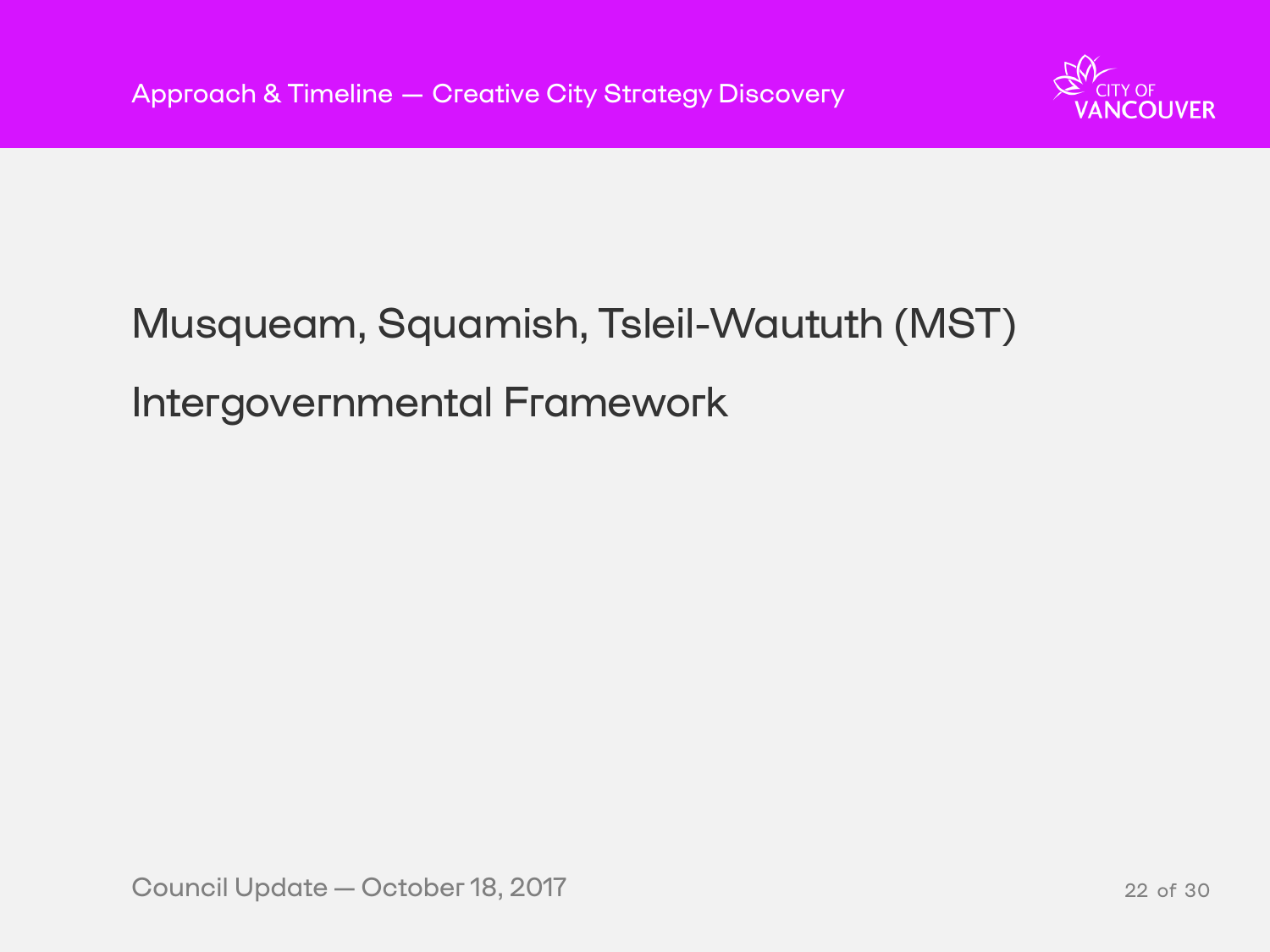**Discovery Priorities Directions** Recommendations

Council Update — October 18, 2017 23 of 30



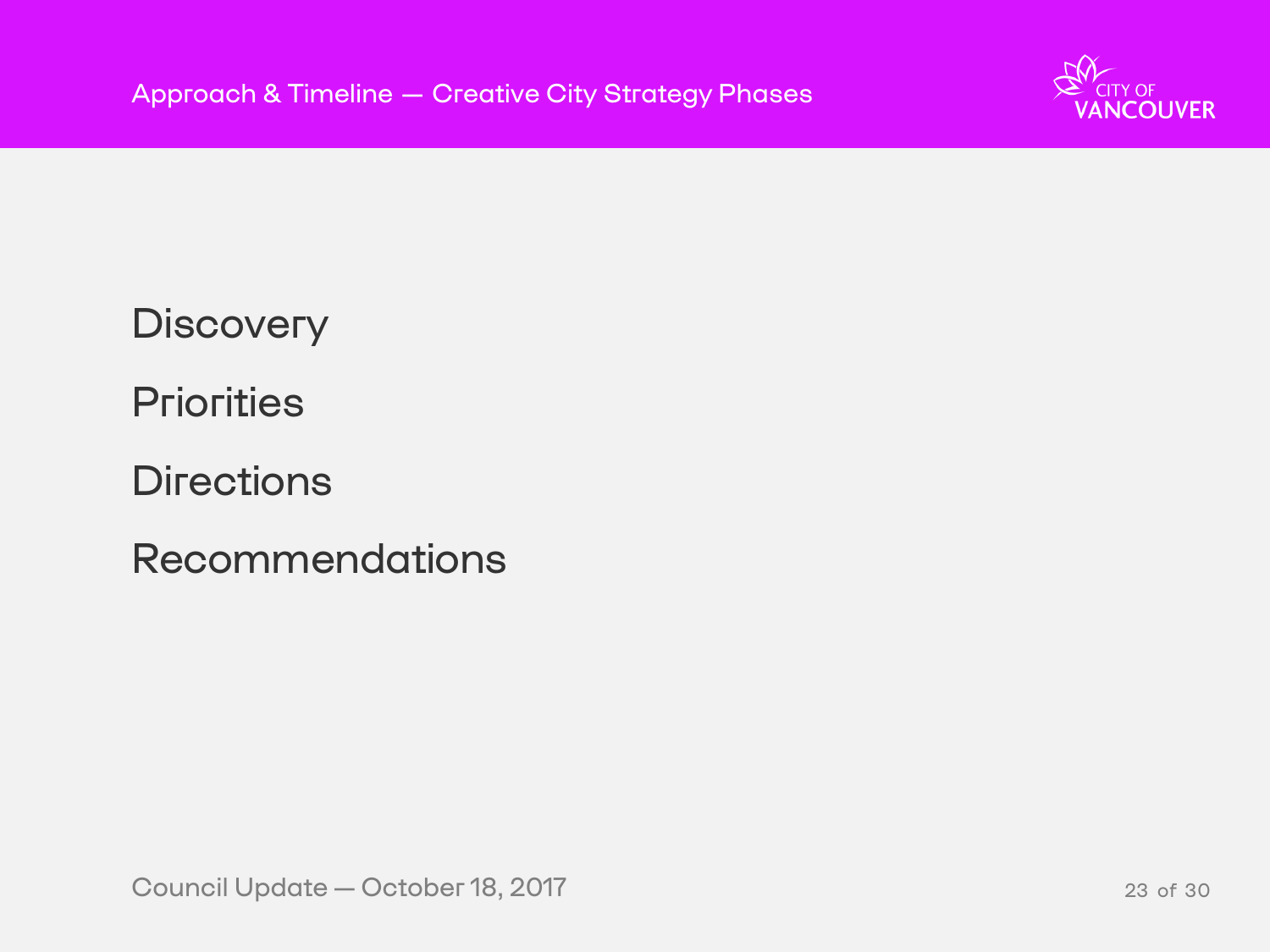

Council Update — October 18, 2017 **24 Decision 19 and 24 October 18**, 2017

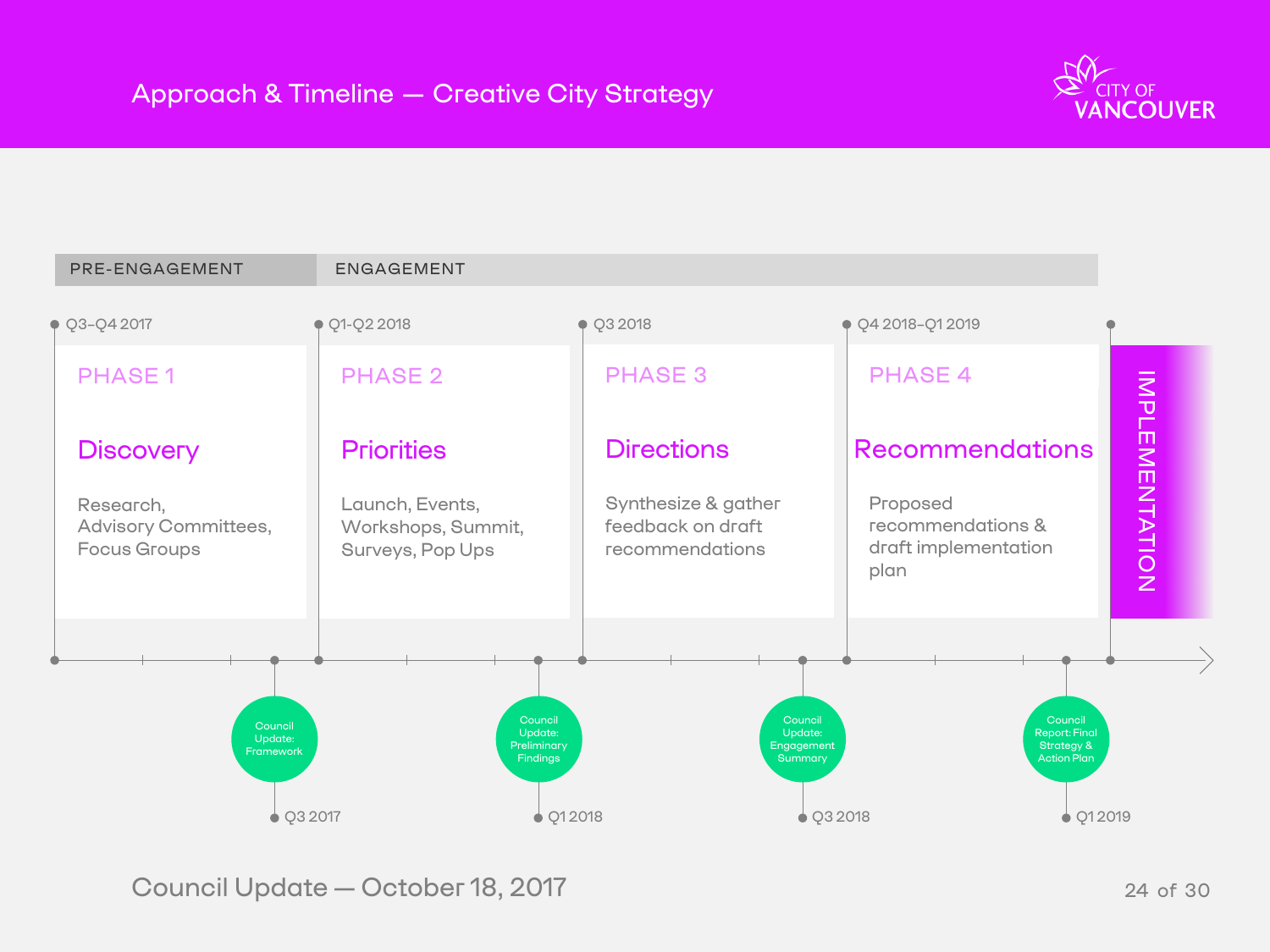**DEMOGRAPHICS** Census data - Statistics Canada Audiences - Culture Tracks

### COMPARATIVE DATA

Investments – World Cities Forum, independent research Strategies – Culture plans by other Canadian and global cities

ECONOMIC DATA Creative BC, Vancouver Economic Commission

### ORGANIZATIONAL PROFILES

Key Gaps study - Making Space for Art, Performance Venues research Music City Strategy research Equity, Diversity & Inclusion baseline

SOCIAL INDICATORS Vancouver Foundation research

Council Update—October 18, 2017 25 of 30



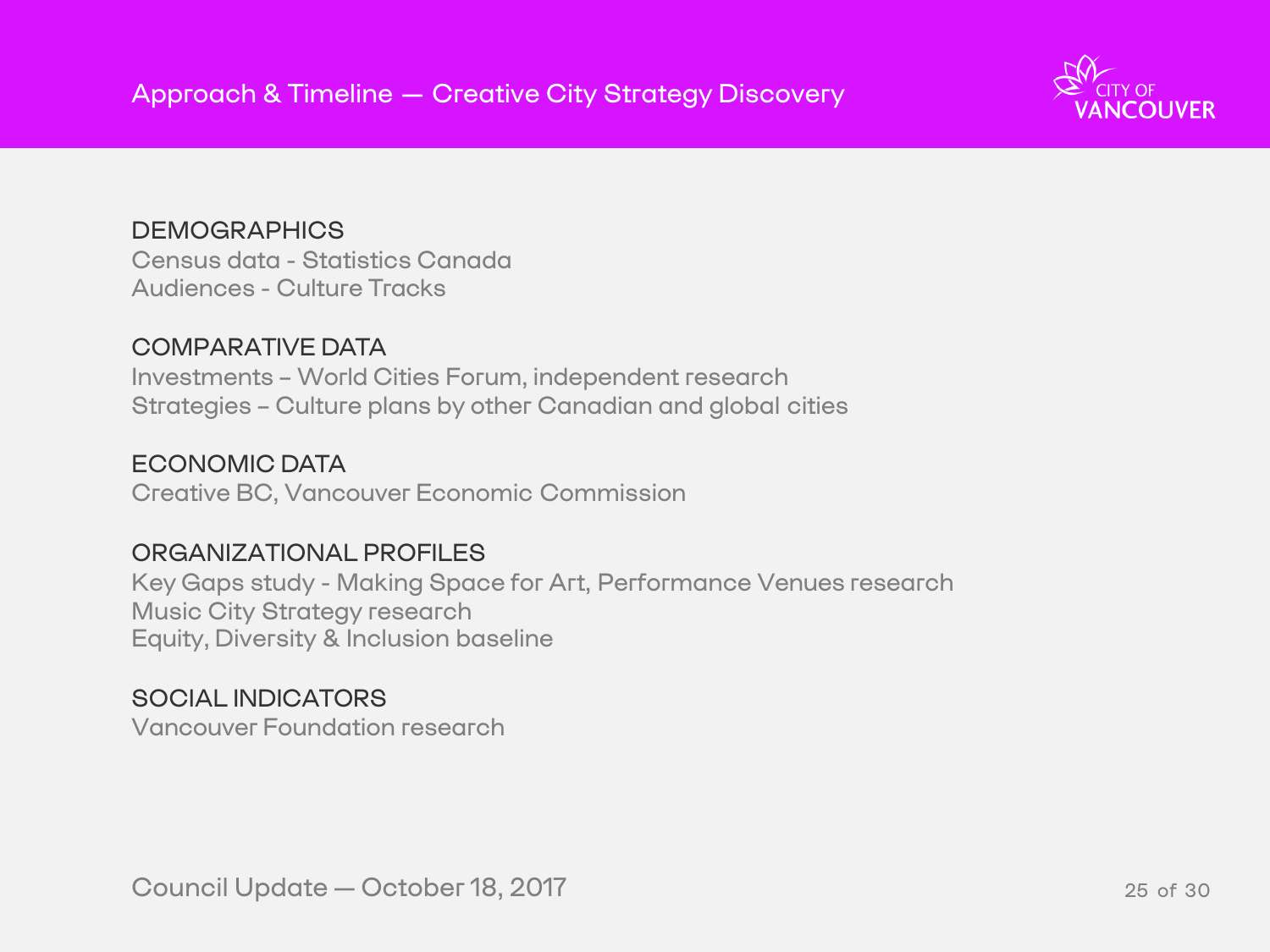# Internal Research & Alignment

| <b>Interdepartmental Alignment</b>                    |
|-------------------------------------------------------|
| <b>Greenest City Strategy</b>                         |
| <b>Healthy City Strategy</b>                          |
| <b>Engaged City Strategy</b>                          |
| <b>Housing Vancouver Strategy</b>                     |
| <b>Digital Strategy</b>                               |
| <b>City of Reconciliation (CoV and Parks)</b>         |
| <b>Community Plans</b>                                |
| <b>Special Events Motion (CoV and Parks)</b>          |
| VanPlay                                               |
| <b>Places for People</b>                              |
| Social Infrastructure Plan                            |
| <b>Places of Worship Study</b>                        |
| Heritage Action Plan                                  |
| <b>Indigenous Design Guidelines</b>                   |
| <b>Historic Discrimination Against Chinese People</b> |
|                                                       |

Council Update — October 18, 2017 26 and 20 and 20 and 26 of 30



### Cultural Services

- Making Space for Art + Performing Arts Study Organizational Health & Capacity Survey
- Industrial Lands Study
- Artist Studio Guidelines
- Vancouver Civic Theatres Business Review Music City Strategy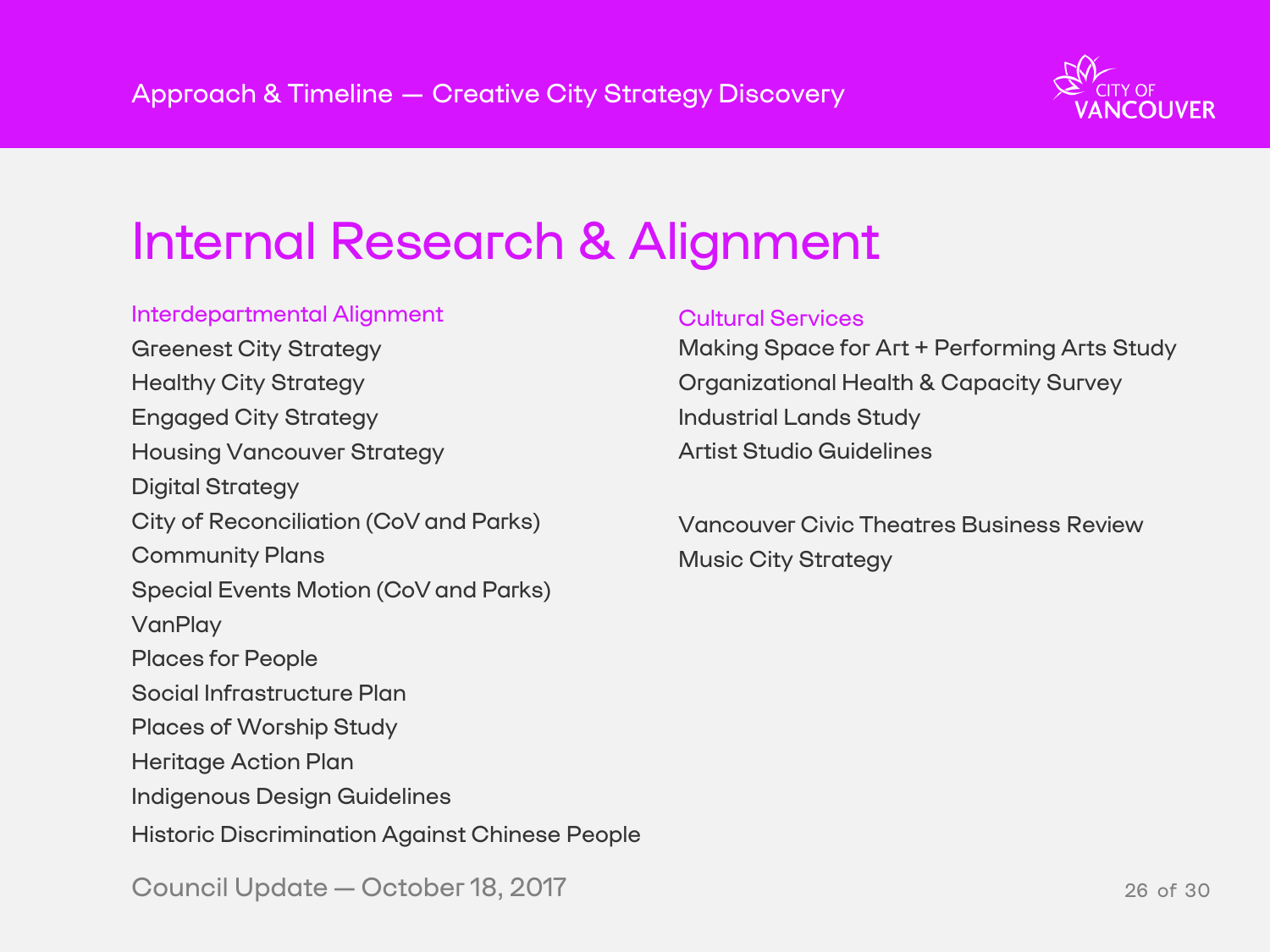Council Update—October 18, 2017 27 of 30



### Constituencies

Artists Arts-mandated Orgs: < \$300k, > \$300k Culture Mandated Orgs Indigenous Culture Mandated Orgs Social Mandated Orgs Space Operators Public Art Commercial Arts Orgs **Neighbourhoods** Community Engaged Practitioners **Disciplines** Collecting Institutions Creative Industries – Film, TV Creative Industries – Digital

BIAs Social Enterprises **Professionals** Universities

- Creative Industries Design
- Creative Industries Music
	-
	-
- Philanthropists, Sponsors, Foundations
	-
- Urban Aboriginal practitioners
- Intercultural practitioners
- Intergenerational practitioners
- Disability & Deaf arts practitioners
- Language communities
- Other key constituences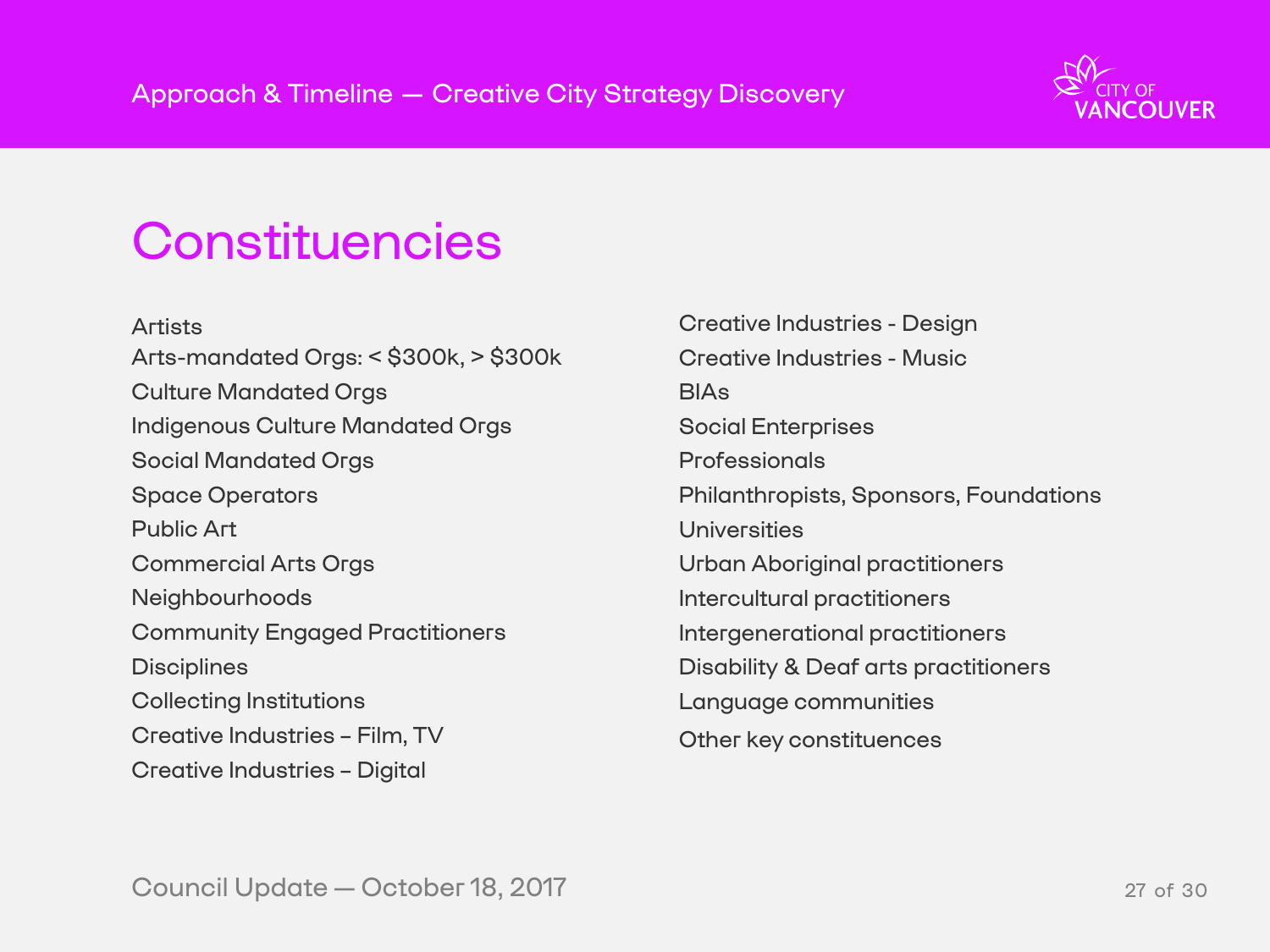# Launch + Events & Pop-Ups Festivals **Workshops** Summit Surveys & Briefs Social Media

Council Update — October 18, 2017 28 and 28 of 30

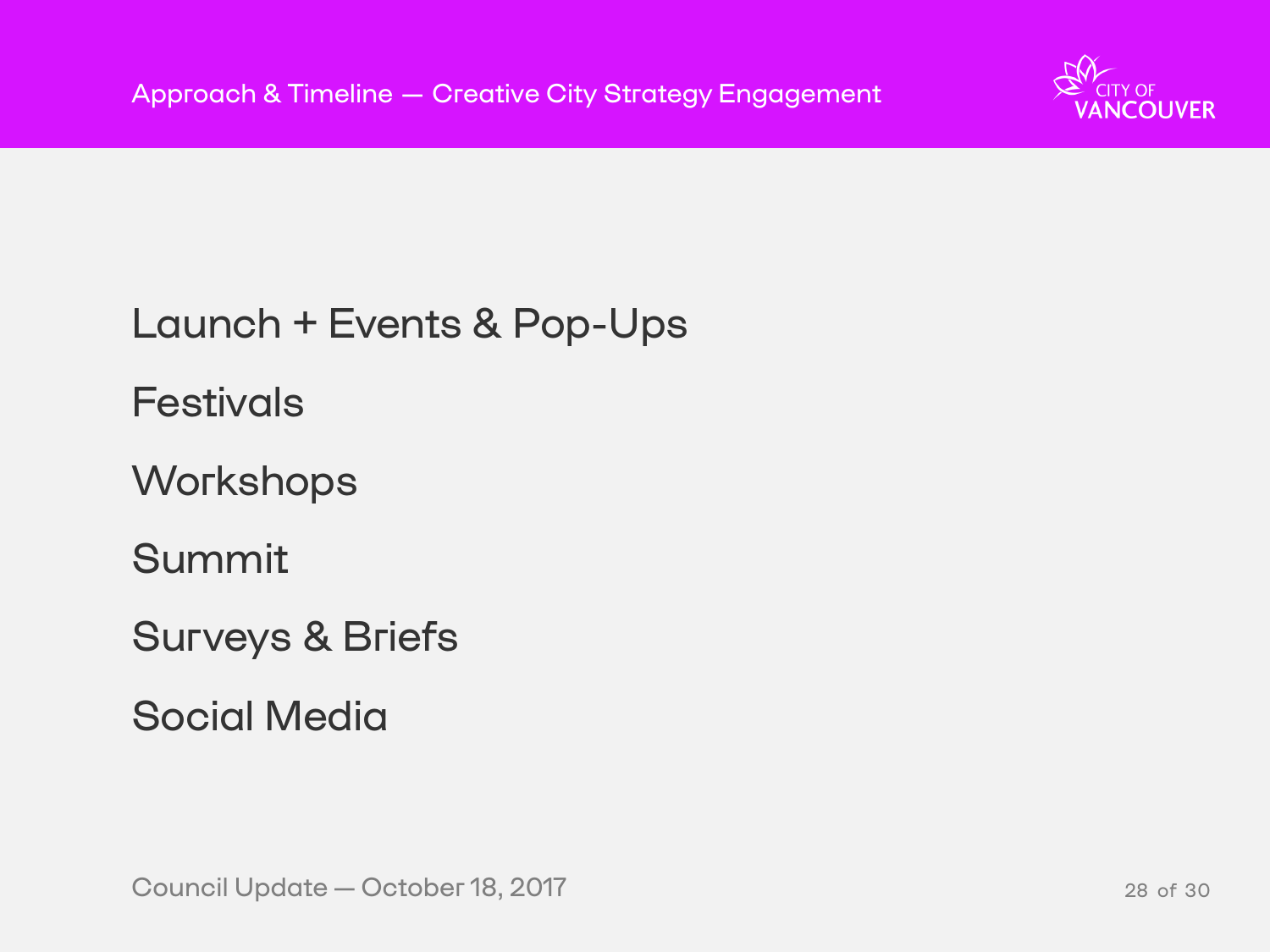| Connect         | disparate communities & align<br>divergent interests                           |
|-----------------|--------------------------------------------------------------------------------|
| <b>Identify</b> | priorities to guide the City's future eff<br>& investments in the sector       |
| <b>Address</b>  | the critical needs & opportunities fac<br>the sector in a phased action plan   |
| Create          | more equitable practices that better<br>reflect & connect the diversity of our |
| <b>Build</b>    | a culture of Reconciliation<br>throughout Vancouver                            |

Council Update — October 18, 2017 29 and 20 and 29 of 30



### k align

# I<mark>y's future efforts:</mark><br>tor

### **Drtunities facing** ction plan

# ersity of our city